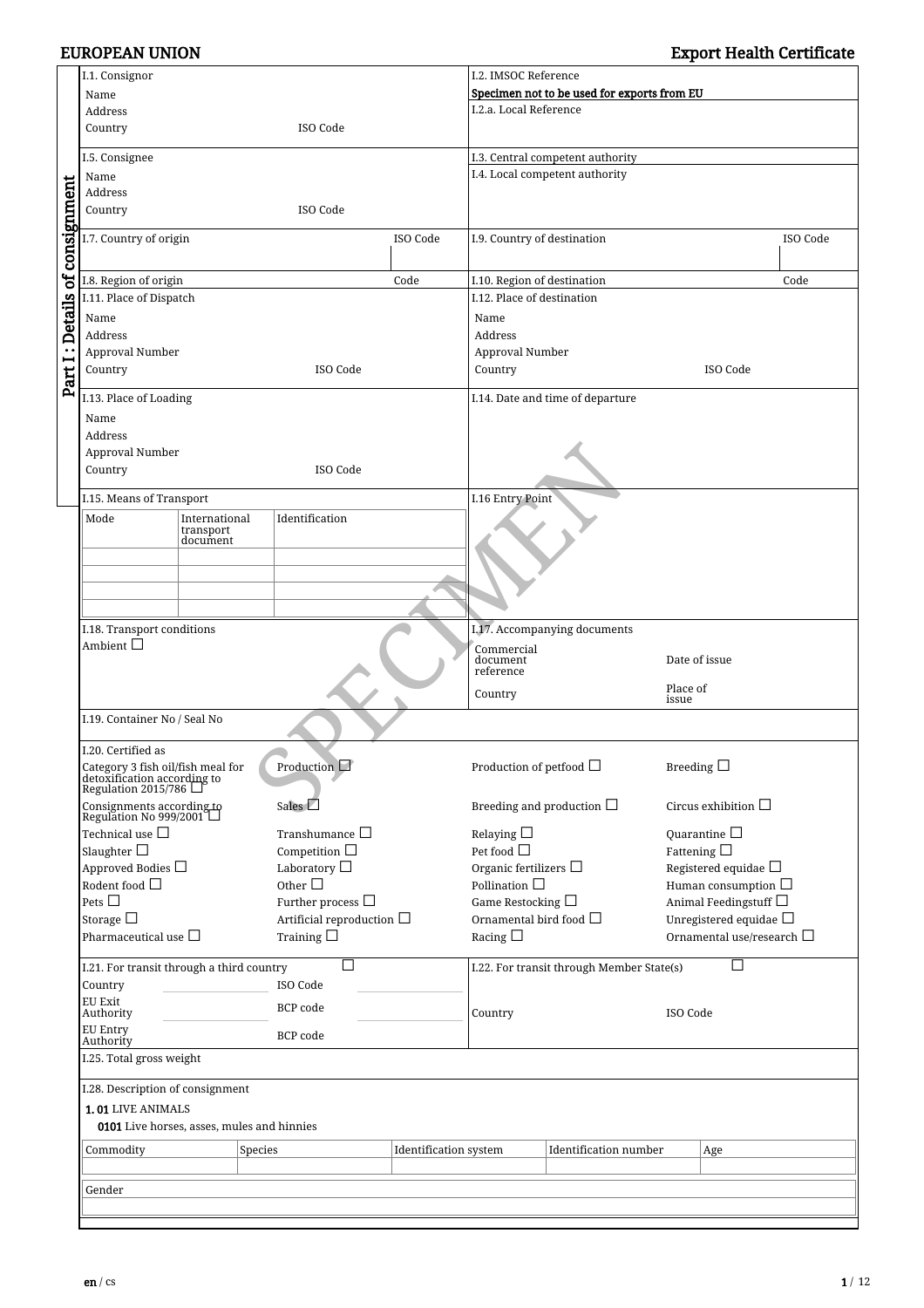|                                                                                                                                                                                                                                                                                                                                                         |                                                                                                                                                                                      |                                                                                                                                                                                                                                                                       | II. Health information |                                                                                                                                                                                                        |  |  |  |  |  |  |  |
|---------------------------------------------------------------------------------------------------------------------------------------------------------------------------------------------------------------------------------------------------------------------------------------------------------------------------------------------------------|--------------------------------------------------------------------------------------------------------------------------------------------------------------------------------------|-----------------------------------------------------------------------------------------------------------------------------------------------------------------------------------------------------------------------------------------------------------------------|------------------------|--------------------------------------------------------------------------------------------------------------------------------------------------------------------------------------------------------|--|--|--|--|--|--|--|
|                                                                                                                                                                                                                                                                                                                                                         |                                                                                                                                                                                      |                                                                                                                                                                                                                                                                       |                        | I, the undersigned, official veterinarian of _____________(Member State of the EU) certify that:                                                                                                       |  |  |  |  |  |  |  |
|                                                                                                                                                                                                                                                                                                                                                         | II.1.                                                                                                                                                                                |                                                                                                                                                                                                                                                                       |                        | Attestation on Member State and holding of dispatch                                                                                                                                                    |  |  |  |  |  |  |  |
|                                                                                                                                                                                                                                                                                                                                                         |                                                                                                                                                                                      | II.1.1.<br>The following diseases are notifiable in the EU: African horse sickness; equine<br>encephalomyelitis of any type including Venezuelan equine encephalomyelitis, vesicular<br>stomatitis, glanders, dourine, equine infectious anaemia, rabies and anthrax; |                        |                                                                                                                                                                                                        |  |  |  |  |  |  |  |
| Part II: Certification                                                                                                                                                                                                                                                                                                                                  |                                                                                                                                                                                      | The animal(s) was/were kept since birth, or the period specified in brackets, before export,<br>II.1.2.<br>in a country/zone which is free, according to the criteria provided, from the following<br>diseases:                                                       |                        |                                                                                                                                                                                                        |  |  |  |  |  |  |  |
|                                                                                                                                                                                                                                                                                                                                                         | African horse sickness (40 days, according to the criteria in OIE Terrestrial Animal Health Code, and<br>vaccination for African horse sickness was not practised during that time); |                                                                                                                                                                                                                                                                       |                        |                                                                                                                                                                                                        |  |  |  |  |  |  |  |
| Japanese encephalitis (21 days with no reported clinical cases during that time);                                                                                                                                                                                                                                                                       |                                                                                                                                                                                      |                                                                                                                                                                                                                                                                       |                        |                                                                                                                                                                                                        |  |  |  |  |  |  |  |
|                                                                                                                                                                                                                                                                                                                                                         |                                                                                                                                                                                      |                                                                                                                                                                                                                                                                       |                        | New World and Old World screwworm fly (21 days with no reported cases of screw-worm fly (Cochliomyia<br>hominivorax or Chrysomya bezziana);                                                            |  |  |  |  |  |  |  |
|                                                                                                                                                                                                                                                                                                                                                         | Code);                                                                                                                                                                               |                                                                                                                                                                                                                                                                       |                        | Venezuelan equine encephalomyelitis (6 months according to the criteria in OIE Terrestrial Animal Health                                                                                               |  |  |  |  |  |  |  |
|                                                                                                                                                                                                                                                                                                                                                         |                                                                                                                                                                                      |                                                                                                                                                                                                                                                                       |                        | vesicular stomatitis (21 days with no reported clinical cases during that time);                                                                                                                       |  |  |  |  |  |  |  |
|                                                                                                                                                                                                                                                                                                                                                         |                                                                                                                                                                                      |                                                                                                                                                                                                                                                                       |                        | surra (two months with no reported clinical cases during that time);                                                                                                                                   |  |  |  |  |  |  |  |
|                                                                                                                                                                                                                                                                                                                                                         |                                                                                                                                                                                      |                                                                                                                                                                                                                                                                       | II.1.3.                | Before export, the animal(s) was/were kept since birth, or for the period specified in                                                                                                                 |  |  |  |  |  |  |  |
|                                                                                                                                                                                                                                                                                                                                                         |                                                                                                                                                                                      |                                                                                                                                                                                                                                                                       |                        | brackets, on premises where no animal, according to official knowledge, has either returned<br>a confirmed positive (unfavourable) test or presented as a clinical case for the following<br>diseases: |  |  |  |  |  |  |  |
|                                                                                                                                                                                                                                                                                                                                                         |                                                                                                                                                                                      |                                                                                                                                                                                                                                                                       | anthrax (20 days);     |                                                                                                                                                                                                        |  |  |  |  |  |  |  |
|                                                                                                                                                                                                                                                                                                                                                         |                                                                                                                                                                                      |                                                                                                                                                                                                                                                                       |                        | Borna disease (90 days on premises with no reported clinical cases during previous 12 months);                                                                                                         |  |  |  |  |  |  |  |
|                                                                                                                                                                                                                                                                                                                                                         |                                                                                                                                                                                      |                                                                                                                                                                                                                                                                       |                        | contagious equine metritis (CEM) (60 days);                                                                                                                                                            |  |  |  |  |  |  |  |
|                                                                                                                                                                                                                                                                                                                                                         |                                                                                                                                                                                      |                                                                                                                                                                                                                                                                       |                        | equine encephalomyelitides (EEE and WEE) (90 days);                                                                                                                                                    |  |  |  |  |  |  |  |
|                                                                                                                                                                                                                                                                                                                                                         |                                                                                                                                                                                      |                                                                                                                                                                                                                                                                       |                        | equine infectious anaemia (90 days);                                                                                                                                                                   |  |  |  |  |  |  |  |
|                                                                                                                                                                                                                                                                                                                                                         |                                                                                                                                                                                      |                                                                                                                                                                                                                                                                       |                        | equine influenza (EI) (21 days);                                                                                                                                                                       |  |  |  |  |  |  |  |
|                                                                                                                                                                                                                                                                                                                                                         |                                                                                                                                                                                      |                                                                                                                                                                                                                                                                       |                        | equine herpes virus-1 (EHV-1) infection (abortigenic and paralytic forms) (21 days);                                                                                                                   |  |  |  |  |  |  |  |
|                                                                                                                                                                                                                                                                                                                                                         |                                                                                                                                                                                      |                                                                                                                                                                                                                                                                       |                        | equine viral arteritis (28 days);                                                                                                                                                                      |  |  |  |  |  |  |  |
|                                                                                                                                                                                                                                                                                                                                                         |                                                                                                                                                                                      |                                                                                                                                                                                                                                                                       |                        | equine salmonellosis (S. abortus equi) (90 days);                                                                                                                                                      |  |  |  |  |  |  |  |
|                                                                                                                                                                                                                                                                                                                                                         |                                                                                                                                                                                      |                                                                                                                                                                                                                                                                       |                        | Hendra (90 days with no reported clinical cases during that time);                                                                                                                                     |  |  |  |  |  |  |  |
|                                                                                                                                                                                                                                                                                                                                                         |                                                                                                                                                                                      |                                                                                                                                                                                                                                                                       |                        | Nipah (90 days with no reported clinical cases during that time).                                                                                                                                      |  |  |  |  |  |  |  |
|                                                                                                                                                                                                                                                                                                                                                         | II.2.                                                                                                                                                                                |                                                                                                                                                                                                                                                                       |                        | Attestation of residence and pre-export isolation                                                                                                                                                      |  |  |  |  |  |  |  |
| II.2.1.<br>For at least the 21 days before export the animal(s) was/were held in pre-export isolation<br>(PEI) premises approved and supervised by the Competent Authority of exporting country in<br>accordance with the MPI (Ministry for Primary Industries of New Zealand) Standard for the<br>approval of pre-export isolation premises for horses |                                                                                                                                                                                      |                                                                                                                                                                                                                                                                       |                        |                                                                                                                                                                                                        |  |  |  |  |  |  |  |
|                                                                                                                                                                                                                                                                                                                                                         |                                                                                                                                                                                      |                                                                                                                                                                                                                                                                       |                        | Date of entry into isolation: _____________                                                                                                                                                            |  |  |  |  |  |  |  |
|                                                                                                                                                                                                                                                                                                                                                         |                                                                                                                                                                                      |                                                                                                                                                                                                                                                                       |                        | Date of export: ____________                                                                                                                                                                           |  |  |  |  |  |  |  |
|                                                                                                                                                                                                                                                                                                                                                         |                                                                                                                                                                                      |                                                                                                                                                                                                                                                                       |                        |                                                                                                                                                                                                        |  |  |  |  |  |  |  |
|                                                                                                                                                                                                                                                                                                                                                         |                                                                                                                                                                                      |                                                                                                                                                                                                                                                                       | II.2.2.                | The animal(s) was/were not naturally mated or artificially inseminated while in PEI;                                                                                                                   |  |  |  |  |  |  |  |
|                                                                                                                                                                                                                                                                                                                                                         | II.2.3.<br>The animal(s) was/were free of clinical signs of disease, including ectoparasites, based on a<br>final inspection undertaken in the 48 hours prior to export.             |                                                                                                                                                                                                                                                                       |                        |                                                                                                                                                                                                        |  |  |  |  |  |  |  |
|                                                                                                                                                                                                                                                                                                                                                         | II.3.                                                                                                                                                                                |                                                                                                                                                                                                                                                                       |                        | Attestation of vaccination and health tests                                                                                                                                                            |  |  |  |  |  |  |  |
|                                                                                                                                                                                                                                                                                                                                                         | (1)either                                                                                                                                                                            |                                                                                                                                                                                                                                                                       | $\circ$ [II.3.1.       | The animal(s) was/were kept for a period of at least 6 months or since birth, if it/they is/are<br>less than 6 months of age, before export, in a country/zone which is free from glanders;]           |  |  |  |  |  |  |  |
|                                                                                                                                                                                                                                                                                                                                                         |                                                                                                                                                                                      |                                                                                                                                                                                                                                                                       |                        |                                                                                                                                                                                                        |  |  |  |  |  |  |  |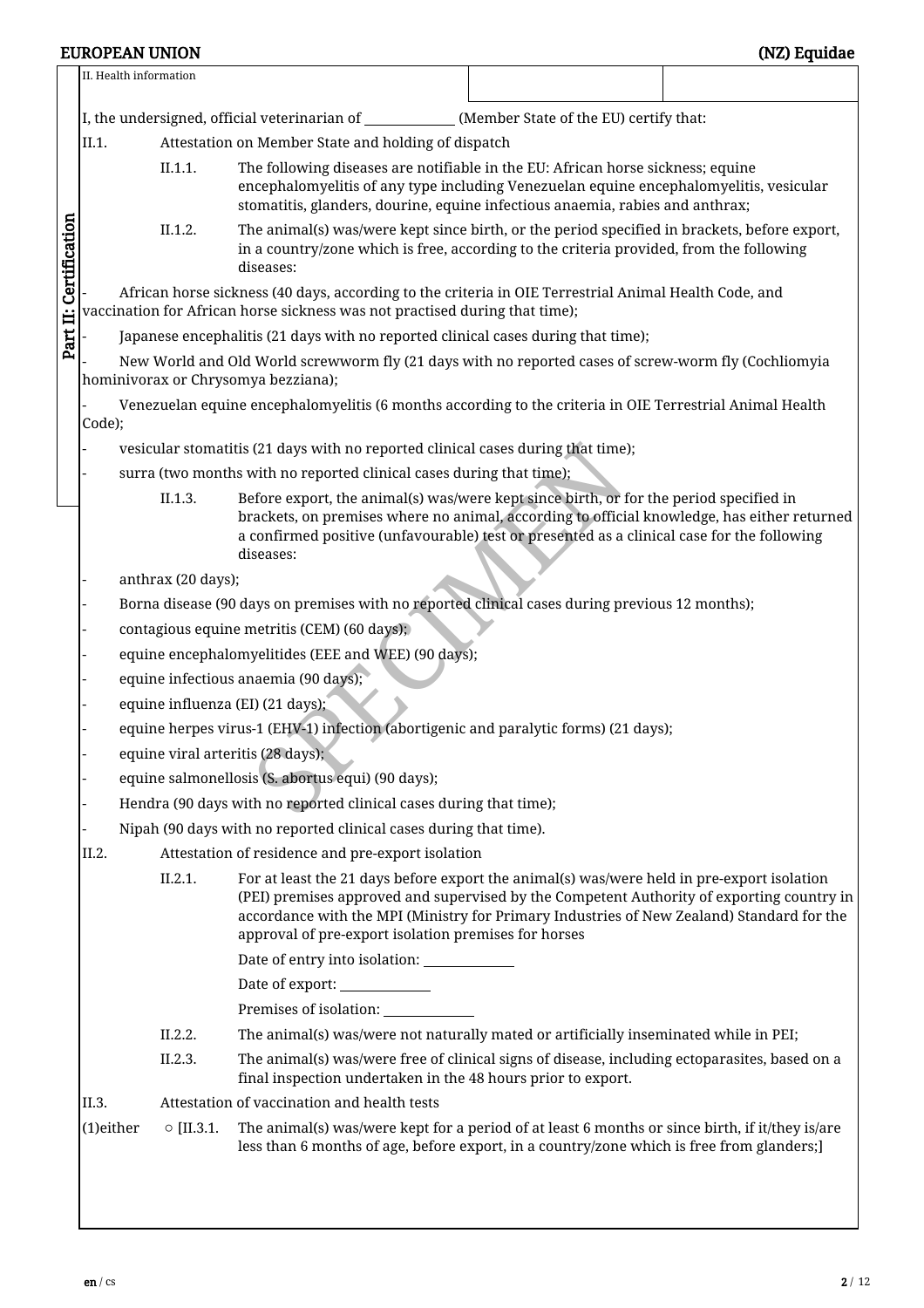|                        | II. Health information   |                             |                                                                                                                                                                                                                                                                                                                                                                                                                                                                                                                                                                                                                                                                          |
|------------------------|--------------------------|-----------------------------|--------------------------------------------------------------------------------------------------------------------------------------------------------------------------------------------------------------------------------------------------------------------------------------------------------------------------------------------------------------------------------------------------------------------------------------------------------------------------------------------------------------------------------------------------------------------------------------------------------------------------------------------------------------------------|
|                        | $(1)$ or                 | $\circ$ [II.3.1.            | The animal(s) was/were kept for a period of at least 6 months or since birth, if it/they is/are<br>less than 6 months of age, before export on premises where no animal has either presented<br>a clinical case of glanders or returned a confirmed positive (unfavourable) test and it/they<br>was/were subjected to a complement fixation test (CFT) for glanders with negative results at<br>a serum dilution of 1 in 5. Samples for testing were collected in the 30 days before export;]                                                                                                                                                                            |
|                        | (1)either                | $\circ$ [II.3.2.            | The animal(s) was/were kept for a period of at least 6 months or since birth, if it/they is/are<br>less than 6 months of age, before export, in a country/zone which is free from dourine;]                                                                                                                                                                                                                                                                                                                                                                                                                                                                              |
| Part II: Certification | $(1)$ or                 | $\circ$ [II.3.2.            | The animal(s) was/were kept for a period of at least 6 months or since birth, if it/they is/are<br>less than 6 months of age, before export on premises where no animal has either presented<br>a clinical case of dourine or returned a confirmed positive (unfavourable) test and it/they<br>was/were subjected to a complement fixation test (CFT) for dourine with negative results at<br>a serum dilution of 1 in 5. Samples for testing were collected in the 15 days before export;]                                                                                                                                                                              |
|                        | (1)either                | $\circ$ [II.3.3.            | The animal(s) was/were kept for a period of at least 6 months or since birth, if it/they is/are<br>less than 6 months of age, before export, in a country/zone which is free from rabies;]                                                                                                                                                                                                                                                                                                                                                                                                                                                                               |
|                        | $(1)$ or                 | $\circ$ [II.3.3.            | The animal(s) was/were kept for a period of at least 6 months or since birth, if it/they is/are<br>less than 6 months of age, before export on premises where no animal has presented a<br>clinical case of rabies during the past year;]                                                                                                                                                                                                                                                                                                                                                                                                                                |
|                        | $(1)$ $\Box$<br>[II.3.4] |                             | The animal(s) is/are neither (a) gelding(s) nor pre-pubertal fill(y)(ies) nor colt(s) that is/are less than 731<br>days of age accompanied by documentation showing equivalent testing of its/their dam and                                                                                                                                                                                                                                                                                                                                                                                                                                                              |
|                        |                          | (1)either                   | has/have never been mated to, or inseminated with semen from, an animal<br>[II.3.4.1]<br>known to be infected with contagious equine metritis (CEM) and has/have never<br>entered a known CEM-infected premise;]                                                                                                                                                                                                                                                                                                                                                                                                                                                         |
|                        |                          | $(1)$ and/or                | П<br>has/have been subject to an effective method of treatment and testing approved<br>[II.3.4.1]<br>by the MPI of New Zealand;]]                                                                                                                                                                                                                                                                                                                                                                                                                                                                                                                                        |
|                        |                          | $(1)$ $\square$<br>[II.3.5] | The animal(s) was/were subjected to a $\circ$ [culture(1)]/ $\circ$ [PCR(1)] for contagious equine<br>metritis (CEM) during the 30 days before export, with negative results and the tests, in case<br>of                                                                                                                                                                                                                                                                                                                                                                                                                                                                |
|                        |                          | (1)either                   | П<br>stallions and colts, were carried out on three specimens (swabs) taken on two<br>[II.3.5.1]<br>occasions at 4-7 day intervals with swabs taken from the penile sheath<br>(prepuce), the urethra and the fossa glandis;]                                                                                                                                                                                                                                                                                                                                                                                                                                             |
|                        |                          | $(1)$ and/or                | mares and pubertal fillies, were carried out on at least two specimens (swabs)<br>[II.3.5.1]<br>taken on two occasions at 4-7 day intervals with swabs taken from the mucosal<br>surfaces of the clitoral fossa and the clitoral sinuses;                                                                                                                                                                                                                                                                                                                                                                                                                                |
|                        |                          | and                         | the samples were taken not earlier than 7 days (systemic treatment) or 21 days (local<br>treatment) after antimicrobial treatment of the animal(s);                                                                                                                                                                                                                                                                                                                                                                                                                                                                                                                      |
|                        |                          | and                         | since the date of first sampling for CEM the animal(s) was/were not naturally mated to or<br>inseminated with semen from a CEM-untested stallion;]]                                                                                                                                                                                                                                                                                                                                                                                                                                                                                                                      |
|                        |                          | II.3.6.                     | For equine piroplasmosis, the animal(s) was/were maintained free from ticks for the 30 days<br>before export as determined by inspection and preventative treatment against ticks<br>undertaken when necessary during that time, and the animal(s) was/were subjected to a $\circ$<br>$[CFT(1)]/ \circ$ [indirect fluorescent antibody test (IFAT)(1)]/ $\circ$ [competitive enzyme-linked<br>immunosorbent assay (C-ELISA)(1)]for equine piroplasmosis as described in the OIE Manual<br>of Diagnostic Tests and Vaccines for Terrestrial Animals, with negative results for both<br>Theileria equi and Babesia caballi. Samples for testing were collected during PEI; |
|                        |                          | II.3.7.                     | The animal(s) was/were subjected to an $\circ$ [agar gel immunodiffusion test (AGIDT)(1)]/ $\circ$<br>[ELISA(1)] for equine infectious anaemia (EIA) as described in the OIE Manual of Diagnostic<br>Tests and Vaccines for Terrestrial Animals with negative results. Samples for testing were<br>collected during PEI;                                                                                                                                                                                                                                                                                                                                                 |
|                        |                          |                             |                                                                                                                                                                                                                                                                                                                                                                                                                                                                                                                                                                                                                                                                          |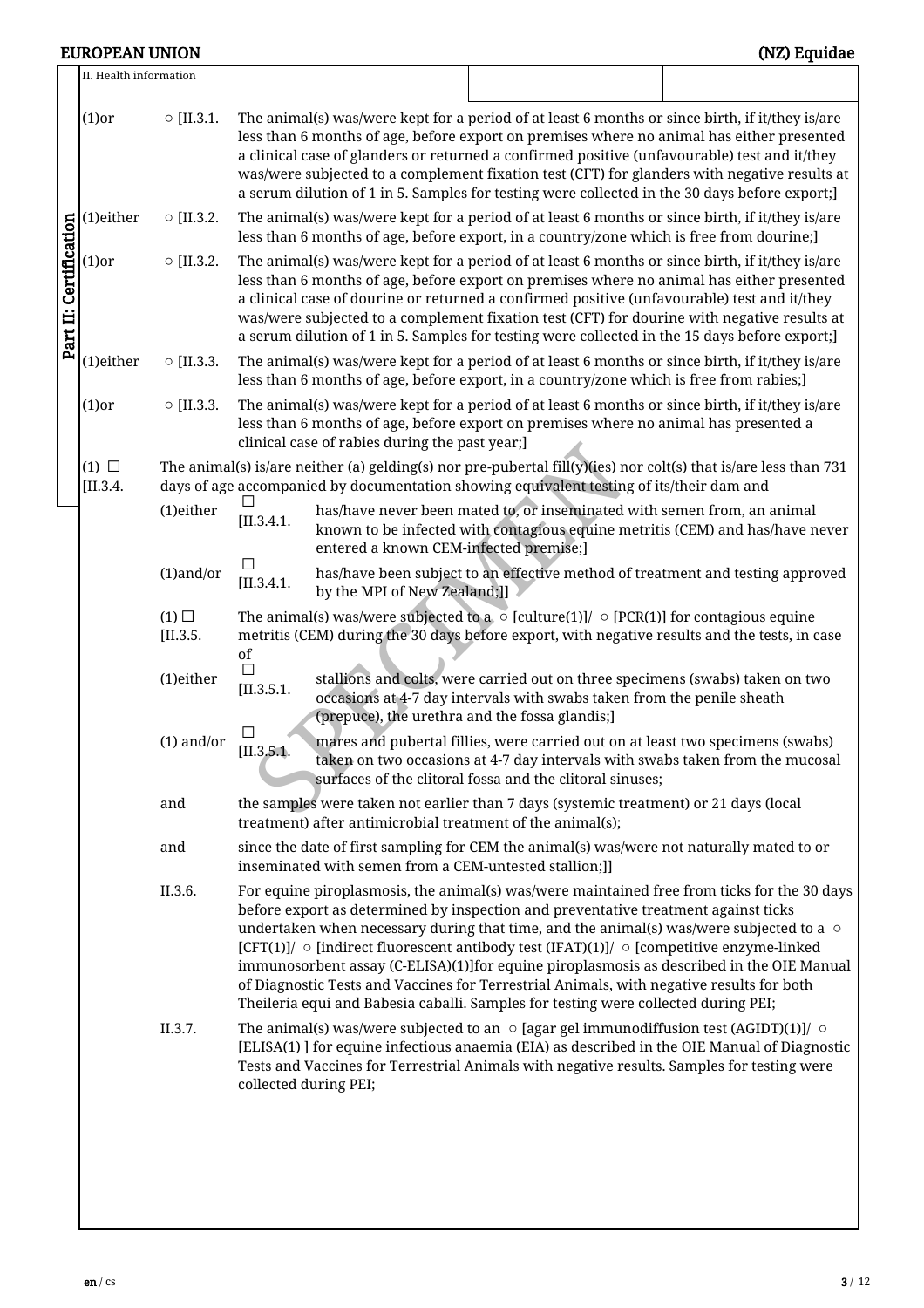II.  $\,$ 

| Health information            |                        |                                                                                                      |                                                                                                                                                                                                                                                                                                                                                                                                                                                                                                                                                                                                                                                                                                                                                                     |  |  |
|-------------------------------|------------------------|------------------------------------------------------------------------------------------------------|---------------------------------------------------------------------------------------------------------------------------------------------------------------------------------------------------------------------------------------------------------------------------------------------------------------------------------------------------------------------------------------------------------------------------------------------------------------------------------------------------------------------------------------------------------------------------------------------------------------------------------------------------------------------------------------------------------------------------------------------------------------------|--|--|
| II.3.8.                       |                        | Zealand. The EI vaccination was                                                                      | For equine influenza (EI), the animal(s) was/were subjected to $\circ$ [a virus isolation test(1)]/ $\circ$<br>[PCR(1)]. Samples were collected on two occasions, the first taken 5-7 days after entry into<br>PEI and a second sample taken not less than 5 days later, and the animal(s) was/were<br>subjected to a vaccination for EI (excluding foals less than 6 months of age which are<br>accompanied by documentation showing equivalent vaccination of their dam) administered<br>as described in the manufacturer's instructions that contains equivalent strains of EI virus<br>as recommended by the OIE expert surveillance panel for EI vaccines or otherwise<br>approved by the Competent Authority of any country eligible to export equidae to New |  |  |
| (1)either                     |                        |                                                                                                      | $\circ$ [II.3.8.1. the final dose of a primary course, administered not less than 35 days before<br>export and not more than 90 days before export                                                                                                                                                                                                                                                                                                                                                                                                                                                                                                                                                                                                                  |  |  |
|                               |                        | Vaccine: University of the University of the University of the University of the University of the U |                                                                                                                                                                                                                                                                                                                                                                                                                                                                                                                                                                                                                                                                                                                                                                     |  |  |
|                               |                        | Date of vaccination: _____________;]                                                                 |                                                                                                                                                                                                                                                                                                                                                                                                                                                                                                                                                                                                                                                                                                                                                                     |  |  |
| $(1)$ or                      |                        | days before export                                                                                   | $\circ$ [II.3.8.1. a booster administered not less than 35 days before export and not more than 90                                                                                                                                                                                                                                                                                                                                                                                                                                                                                                                                                                                                                                                                  |  |  |
|                               |                        |                                                                                                      |                                                                                                                                                                                                                                                                                                                                                                                                                                                                                                                                                                                                                                                                                                                                                                     |  |  |
|                               |                        | Date of vaccination: _____________;]                                                                 |                                                                                                                                                                                                                                                                                                                                                                                                                                                                                                                                                                                                                                                                                                                                                                     |  |  |
| $(1)$ $\square$<br>[II.3.9]   |                        | The animal(s) is/are uncastrated male animal(s) and                                                  |                                                                                                                                                                                                                                                                                                                                                                                                                                                                                                                                                                                                                                                                                                                                                                     |  |  |
| (1)either                     |                        | neutralisation test (VNT);]                                                                          | $\circ$ [II.3.9.1. was/were kept separate from all other equidae for at least 28 days before export,<br>was/were isolated in PEI for the 21 days prior to export and a blood sample<br>collected during PEI was tested negative for EVA antibodies using a virus                                                                                                                                                                                                                                                                                                                                                                                                                                                                                                    |  |  |
| $(1)$ or                      |                        | manufacturer's instructions;]                                                                        | o [II.3.9.1. when 6-9 months of age had two blood samples collected 14 days apart that<br>showed stable or declining EVA antibody titres. After the last blood sample was<br>collected the animal(s) was/were vaccinated for EVA, and was/were revaccinated<br>regularly to maintain current EVA vaccination status as described in the                                                                                                                                                                                                                                                                                                                                                                                                                             |  |  |
| $(1)$ or                      |                        | in the manufacturer's instructions;]]                                                                | $\circ$ [II.3.9.1. was/were vaccinated for EVA as described in the following protocol: the<br>animal(s) was/were held in isolation for 7 days and then tested negative for EVA<br>antibodies using a VNT; and after the blood sample was collected the animal(s)<br>was/were vaccinated for EVA; and following vaccination the animal(s) was/were<br>isolated from all other equidae for a further 21 days; and the animals was/were<br>revaccinated regularly to maintain current EVA vaccination status as described                                                                                                                                                                                                                                              |  |  |
| $(1)$ $\square$<br>[II.3.10.] |                        | to in point II.3.9., and                                                                             | The animal(s) is/are EVA seropositive uncastrated male animal(s), other than those referred                                                                                                                                                                                                                                                                                                                                                                                                                                                                                                                                                                                                                                                                         |  |  |
| (1)either                     | $\circ$<br>[II.3.10.1] |                                                                                                      | during the 6 months before export was/were test mated to two mares. The mares<br>were subjected to two VNTs for EVA, with negative results. The first sample was<br>collected from the mares at the time of test mating, the second 28 days after;]                                                                                                                                                                                                                                                                                                                                                                                                                                                                                                                 |  |  |
| $(1)$ or                      | $\circ$<br>[II.3.10.1] | on the same day), with negative results;]                                                            | during the 6 months before export was/were subject to a virus isolation test(1)/<br>PCR(1) on the sperm rich fraction of two separate semen samples (may be taken                                                                                                                                                                                                                                                                                                                                                                                                                                                                                                                                                                                                   |  |  |
| $(1)$ or                      | $\circ$<br>[II.3.10.1] | in the manufacturer's instructions;]]                                                                | during the 6 months after the seropositive blood sample was collected the<br>stallion(s) was/were: subjected to virus isolation on the sperm rich fraction of<br>two separate semen samples (may be taken on the same day), with negative<br>results; and vaccinated for EVA after the semen samples were collected; and<br>revaccinated regularly to maintain current EVA vaccination status as described                                                                                                                                                                                                                                                                                                                                                          |  |  |
| $(1)$ $\square$<br>[II.3.11]  |                        |                                                                                                      | The animal(s) is/are other category than uncastrated male animal(s) and                                                                                                                                                                                                                                                                                                                                                                                                                                                                                                                                                                                                                                                                                             |  |  |
| (1)either                     | $\circ$<br>[II.3.11.1] | for testing were collected during PEI;]                                                              | was/were tested negative for EVA antibodies using a VNT as described in the OIE<br>Manual of Diagnostic Tests and Vaccines for Terrestrial Animals. The samples                                                                                                                                                                                                                                                                                                                                                                                                                                                                                                                                                                                                     |  |  |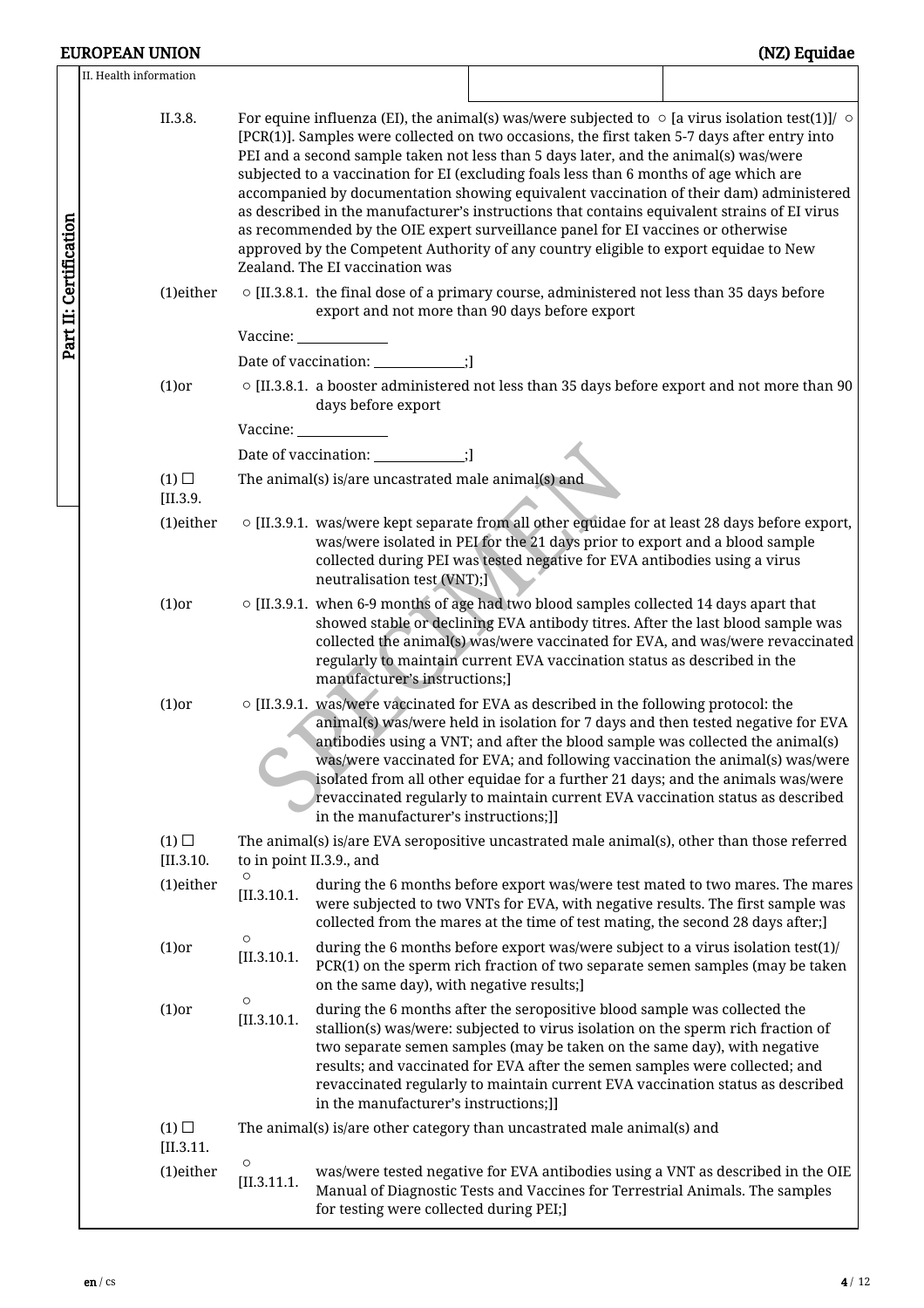|                        | II. Health information |                        |                                                       |                                                                                                                                                                                                                                                                                                                                                                                                                                                                                                      |                                                                                               |  |  |  |
|------------------------|------------------------|------------------------|-------------------------------------------------------|------------------------------------------------------------------------------------------------------------------------------------------------------------------------------------------------------------------------------------------------------------------------------------------------------------------------------------------------------------------------------------------------------------------------------------------------------------------------------------------------------|-----------------------------------------------------------------------------------------------|--|--|--|
|                        | $(1)$ or               | $\circ$<br>[II.3.11.1] |                                                       | during PEI, two blood samples were collected from the animal(s) at least 14 days<br>apart, and showed stable or declining antibody titres;]                                                                                                                                                                                                                                                                                                                                                          |                                                                                               |  |  |  |
| Part II: Certification | $(1)$ or               | $\circ$<br>[II.3.11.1] | described in the manufacturer's instructions;]        | was/were vaccinated for EVA as described in the following protocol: the<br>animal(s) was/were held in isolation for at least 7 days and then tested negative<br>for EVA antibodies using a VNT; and after the blood sample was collected the<br>animal(s) was/were vaccinated for EVA; and following vaccination the animal(s)<br>was/were isolated from all other equidae for a further 21 days; and the animal(s)<br>was/were revaccinated regularly to maintain current EVA vaccination status as |                                                                                               |  |  |  |
|                        | $(1)$ or               | $\circ$<br>[II.3.11.1] |                                                       | was/were isolated for the 28 days prior to shipment (PEI was extended to 28<br>days) and during this time showed no signs of EVA;]]                                                                                                                                                                                                                                                                                                                                                                  |                                                                                               |  |  |  |
|                        | II.3.12.               |                        | in the 60 days before export;                         | The animal(s) was/were not vaccinated against Venezuelan equine encephalomyelitis (VEE)                                                                                                                                                                                                                                                                                                                                                                                                              |                                                                                               |  |  |  |
|                        | II.3.13.               |                        | Import Health Standards (MPI-STD-TVTL);               | Vaccinations required for export were administered not less than 35 days before export and<br>were administered as described in the OIE Terrestrial Animal Health Code. Vaccines for risk<br>organisms met all other recommendations as described in the OIE Manual of Diagnostic<br>Tests and Vaccines for Terrestrial Animals or in the MPI-document: MPI Approved<br>Diagnostic Tests, Vaccines, Treatments and Post-arrival Testing Laboratories for Animal                                      |                                                                                               |  |  |  |
|                        | II.3.14.               |                        |                                                       | Diagnostic tests were those prescribed for international trade and met the standards of the<br>MPI document: MPI Approved Diagnostic Tests, Vaccines, Treatments and Post-arrival<br>Testing Laboratories for Animal Import Health Standards (MPI-STD-TVTL);                                                                                                                                                                                                                                         |                                                                                               |  |  |  |
|                        | II.3.15.               |                        |                                                       | Diagnostic testing was conducted at a laboratory approved by the Competent Authority of<br>any EU Member State to conduct the required export testing;                                                                                                                                                                                                                                                                                                                                               |                                                                                               |  |  |  |
|                        | II.3.16.               | Animals;               |                                                       | Laboratory samples were collected, processed and stored as recommended in the OIE<br>Terrestrial Animal Health Code and Manual of Diagnostic Tests and Vaccines for Terrestrial                                                                                                                                                                                                                                                                                                                      |                                                                                               |  |  |  |
|                        | II.3.17.               |                        | For ectoparasites, the animal(s)                      |                                                                                                                                                                                                                                                                                                                                                                                                                                                                                                      |                                                                                               |  |  |  |
|                        | (1)either              | [II.3.17.1]            | was no evidence of tick infection                     | hours before the scheduled date of export. The product(s) used are highly<br>effective against ectoparasites, including warble fly larvae, and were applied as<br>described in the manufacturer's instructions and the animals were thoroughly<br>examined in the 48 hours before export by a registered veterinarian and there                                                                                                                                                                      | was/were treated twice: first immediately on entry into PEI; and second in the 48             |  |  |  |
|                        |                        |                        | Ectoparasiticide: ____________                        |                                                                                                                                                                                                                                                                                                                                                                                                                                                                                                      |                                                                                               |  |  |  |
|                        |                        |                        | Dose rate:                                            |                                                                                                                                                                                                                                                                                                                                                                                                                                                                                                      |                                                                                               |  |  |  |
|                        |                        |                        | Date of treatment: _____________;]                    |                                                                                                                                                                                                                                                                                                                                                                                                                                                                                                      |                                                                                               |  |  |  |
|                        | $(1)$ or               | $\circ$<br>[II.3.17.1] | were not found                                        | hours before the scheduled date of export. The product(s) used are highly<br>effective against ectoparasites, including warble fly larvae, and were applied as<br>described in the manufacturer's instructions and the animals were thoroughly<br>examined in the 48 hours before export by a registered veterinarian and ticks<br>were found. The animal(s) was/were re-treated, and then re-inspected, and ticks                                                                                   | was/were treated twice: first immediately on entry into PEI; and second in the 48             |  |  |  |
|                        |                        |                        | Ectoparasiticide: _____________                       |                                                                                                                                                                                                                                                                                                                                                                                                                                                                                                      |                                                                                               |  |  |  |
|                        |                        |                        | Dose rate: $\_\_\_\_\_\_\_\_\_\_\_\_\_\_\_\_\_\_\_\_$ |                                                                                                                                                                                                                                                                                                                                                                                                                                                                                                      |                                                                                               |  |  |  |
|                        |                        |                        | Date of treatment: _____________;]                    |                                                                                                                                                                                                                                                                                                                                                                                                                                                                                                      |                                                                                               |  |  |  |
|                        | II.3.19.               |                        | manufacturer's instructions                           | and second in the 48 hours before the scheduled date of export. The product used is a highly<br>effective broad spectrum endoparasiticide and was applied as described in the                                                                                                                                                                                                                                                                                                                        | For endoparasites, the animal(s) was/were treated twice: first immediately on entry into PEI; |  |  |  |
|                        |                        |                        | Endoparasiticide: ____________                        |                                                                                                                                                                                                                                                                                                                                                                                                                                                                                                      |                                                                                               |  |  |  |
|                        |                        |                        |                                                       |                                                                                                                                                                                                                                                                                                                                                                                                                                                                                                      |                                                                                               |  |  |  |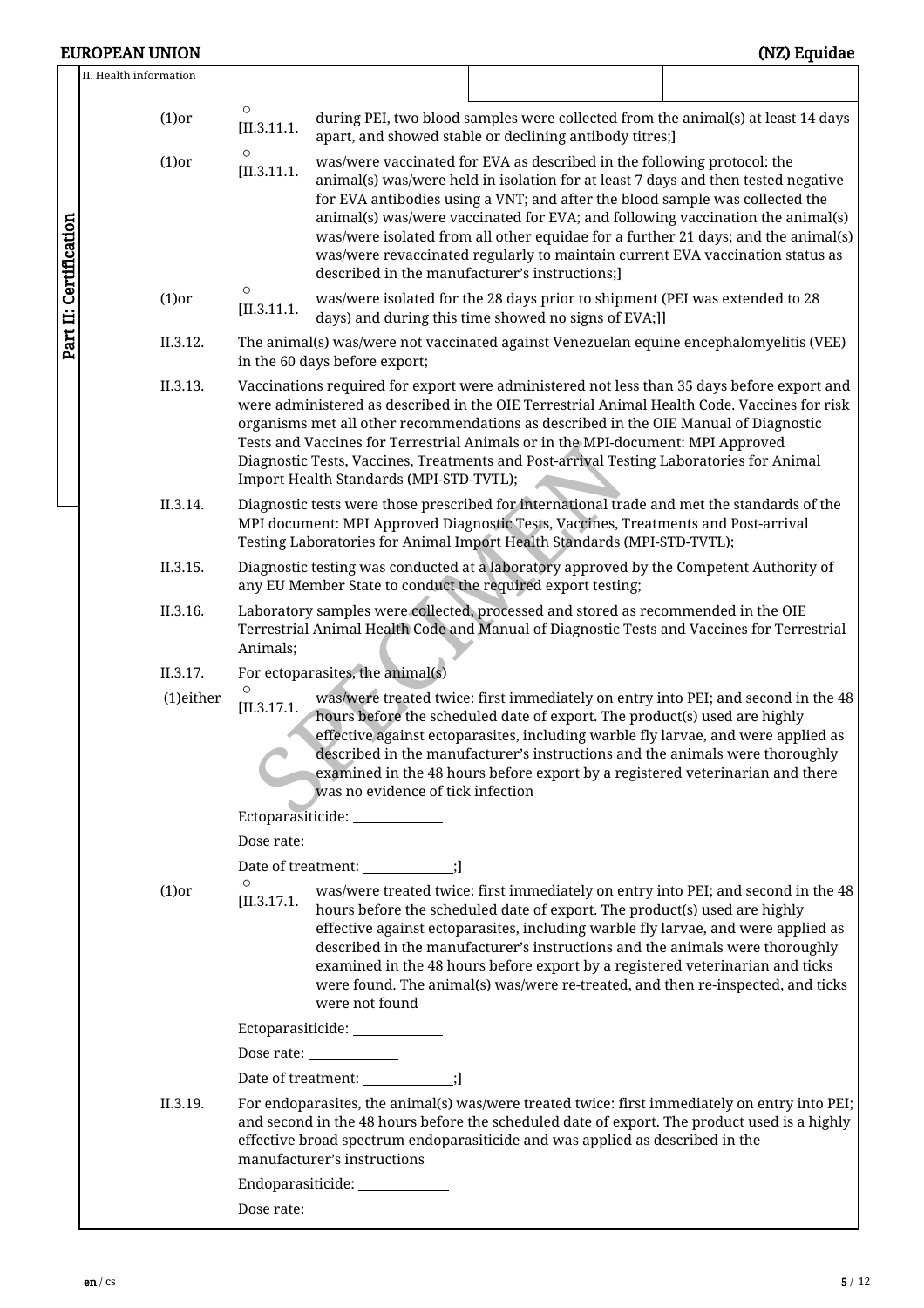|                        | II. Health information                                                        |                                                                                      |                                                                                                                                                                                                                                                         |                                      |  |  |  |  |  |  |
|------------------------|-------------------------------------------------------------------------------|--------------------------------------------------------------------------------------|---------------------------------------------------------------------------------------------------------------------------------------------------------------------------------------------------------------------------------------------------------|--------------------------------------|--|--|--|--|--|--|
|                        |                                                                               |                                                                                      | Date of treatment: _______                                                                                                                                                                                                                              |                                      |  |  |  |  |  |  |
|                        | II.4.                                                                         | Welfare attestation                                                                  |                                                                                                                                                                                                                                                         |                                      |  |  |  |  |  |  |
|                        |                                                                               | II.4.1.                                                                              | The animal(s) was/were fit to travel based on a final inspection undertaken in the 48 hours<br>prior to export;                                                                                                                                         |                                      |  |  |  |  |  |  |
|                        |                                                                               | II.4.2.                                                                              | No mare in the consignment is more than 300 days pregnant;                                                                                                                                                                                              |                                      |  |  |  |  |  |  |
| Part II: Certification |                                                                               | II.4.3.                                                                              | No animal in the consignment is less than one month of age.                                                                                                                                                                                             |                                      |  |  |  |  |  |  |
|                        | II.5.                                                                         | Written declaration signed by the transporter is part of the veterinary certificate. |                                                                                                                                                                                                                                                         |                                      |  |  |  |  |  |  |
|                        | <b>Notes</b>                                                                  |                                                                                      |                                                                                                                                                                                                                                                         |                                      |  |  |  |  |  |  |
|                        | (1)                                                                           | Delete as appropriate.                                                               |                                                                                                                                                                                                                                                         |                                      |  |  |  |  |  |  |
|                        | Part I:                                                                       |                                                                                      |                                                                                                                                                                                                                                                         |                                      |  |  |  |  |  |  |
|                        |                                                                               | Box I.20.:                                                                           | Total number of packages shall correspond to the number of containers.                                                                                                                                                                                  |                                      |  |  |  |  |  |  |
|                        |                                                                               | Box I.21.:                                                                           | Seal/container number shall be indicated.                                                                                                                                                                                                               |                                      |  |  |  |  |  |  |
|                        |                                                                               | Box I.25.:                                                                           | Species: indicate "Equus caballus" which includes horses and ponies, "Equus asinus" which<br>includes donkeys and their crosses (mules and hinnies) as appropriate.                                                                                     |                                      |  |  |  |  |  |  |
|                        | Part II:                                                                      |                                                                                      |                                                                                                                                                                                                                                                         |                                      |  |  |  |  |  |  |
|                        |                                                                               |                                                                                      | While a term "with no reported clinical cases" is used, the absence of the particular disease can be<br>certified at the individual country or holding level, even if only supported by passive surveillance.                                           |                                      |  |  |  |  |  |  |
|                        |                                                                               |                                                                                      | MPI Standard for the approval of pre-export isolation premises for horses (Edition 6 November 2015) is<br>available under the following link: https://mpi.govt.nz/document-vault/1705                                                                   |                                      |  |  |  |  |  |  |
|                        |                                                                               |                                                                                      | Approved Diagnostic Tests, Vaccines, Treatments and Post-Arrival Testing Laboratories for Animal<br>Import Health Standards (MPI-STD-TVTL) (Edition 21 January 2016) are available under the following<br>link: https://mpi.govt.nz/document-vault/2040 |                                      |  |  |  |  |  |  |
|                        |                                                                               |                                                                                      | The signature and the stamp must be in a different colour of that of the printing.                                                                                                                                                                      |                                      |  |  |  |  |  |  |
|                        | Certifying Officer<br>Name (in capital letters)<br>Date of signature<br>Stamp |                                                                                      |                                                                                                                                                                                                                                                         | Qualification and title<br>Signature |  |  |  |  |  |  |
|                        |                                                                               |                                                                                      |                                                                                                                                                                                                                                                         |                                      |  |  |  |  |  |  |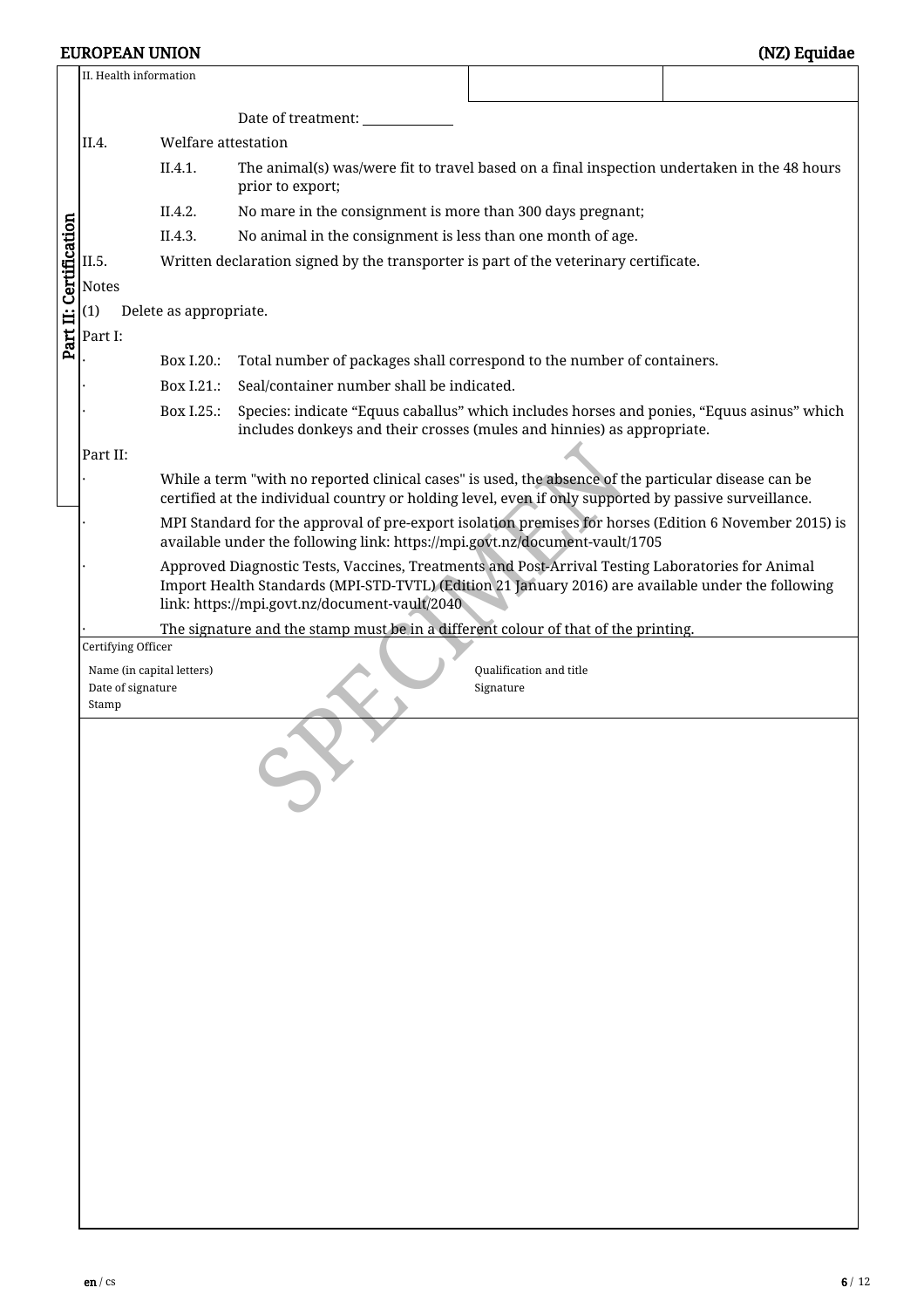|        | I.1. Odesílatel                                                                                |                      | I.2. Referenční číslo IMSOC   |                                             |                                           |                    |                                |
|--------|------------------------------------------------------------------------------------------------|----------------------|-------------------------------|---------------------------------------------|-------------------------------------------|--------------------|--------------------------------|
|        | Název                                                                                          |                      |                               | Specimen not to be used for exports from EU |                                           |                    |                                |
|        | Adresa                                                                                         |                      | I.2.a. Local Reference        |                                             |                                           |                    |                                |
|        | Země                                                                                           | Kód ISO              |                               |                                             |                                           |                    |                                |
|        | I.5. Příjemce                                                                                  |                      | I.3. Ústřední příslušný orgán |                                             |                                           |                    |                                |
|        |                                                                                                |                      |                               |                                             | I.4. Local competent authority            |                    |                                |
|        | Název<br>Adresa                                                                                |                      |                               |                                             |                                           |                    |                                |
|        | Země                                                                                           |                      |                               |                                             |                                           |                    |                                |
|        |                                                                                                | Kód ISO              |                               |                                             |                                           |                    |                                |
|        | I.7. Země původu                                                                               |                      | Kód ISO                       | I.9. Country of destination                 |                                           |                    | Kód ISO                        |
|        |                                                                                                |                      |                               |                                             |                                           |                    |                                |
|        | I.8. Region of origin                                                                          |                      | Kód                           | I.10. Region určení                         |                                           |                    | Kód                            |
| Část I | I.11. Place of Dispatch                                                                        |                      | I.12. Místo určení            |                                             |                                           |                    |                                |
|        | Název                                                                                          |                      | Název                         |                                             |                                           |                    |                                |
|        | Adresa                                                                                         |                      |                               | Adresa                                      |                                           |                    |                                |
|        | Číslo schválení                                                                                |                      |                               | Číslo schválení                             |                                           |                    |                                |
|        | Země                                                                                           | Kód ISO              |                               |                                             |                                           |                    | Kód ISO                        |
|        |                                                                                                |                      |                               | Země                                        |                                           |                    |                                |
|        | I.13. Místo nakládky                                                                           |                      |                               |                                             | I.14. Date and time of departure          |                    |                                |
|        | Název                                                                                          |                      |                               |                                             |                                           |                    |                                |
|        | Adresa                                                                                         |                      |                               |                                             |                                           |                    |                                |
|        | Číslo schválení                                                                                |                      |                               |                                             |                                           |                    |                                |
|        | Země                                                                                           | Kód ISO              |                               |                                             |                                           |                    |                                |
|        |                                                                                                |                      |                               |                                             |                                           |                    |                                |
|        | I.15. Dopravní prostředky                                                                      |                      |                               | I.16 Entry Point                            |                                           |                    |                                |
|        | Doklad<br>Typ                                                                                  | Identifikace         |                               |                                             |                                           |                    |                                |
|        |                                                                                                |                      |                               |                                             |                                           |                    |                                |
|        |                                                                                                |                      |                               |                                             |                                           |                    |                                |
|        |                                                                                                |                      |                               |                                             |                                           |                    |                                |
|        |                                                                                                |                      |                               |                                             |                                           |                    |                                |
|        | I.18. Transport conditions                                                                     |                      |                               | I.17. Průvodní doklady                      |                                           |                    |                                |
|        | Okolní $\square$                                                                               |                      |                               | Referenční<br>číslo                         |                                           |                    |                                |
|        |                                                                                                |                      |                               | obchodního                                  |                                           | Datum<br>vydání    |                                |
|        |                                                                                                |                      |                               | do k ladu                                   |                                           |                    |                                |
|        |                                                                                                |                      |                               | Země                                        |                                           | Místo<br>vydání    |                                |
|        | I.19. Č. kontejneru / č. plomby                                                                |                      |                               |                                             |                                           |                    |                                |
|        |                                                                                                |                      |                               |                                             |                                           |                    |                                |
|        | I.20. Certified as                                                                             |                      |                               |                                             |                                           |                    |                                |
|        |                                                                                                | Production $\Box$    |                               | Production of petfood $\Box$                |                                           | Breeding $\square$ |                                |
|        | Category 3 fish oil/fish meal for<br>detoxification according to<br>Regulation 2015/786 $\Box$ |                      |                               |                                             |                                           |                    |                                |
|        |                                                                                                | Sales $\square$      |                               |                                             | Breeding and production $\Box$            |                    | Cirkus/výstava □               |
|        | Consignments according to<br>Regulation No 999/2001 $\Box$                                     |                      |                               |                                             |                                           |                    |                                |
|        | Technické použití $\Box$                                                                       | Transhumance $\Box$  |                               | Sádkování $\Box$                            |                                           |                    | Karanténa $\Box$               |
|        | Porážka $\Box$                                                                                 | Competition $\Box$   |                               |                                             | Krmivo pro domácí zvířata $\Box$          |                    | Výkrmová □                     |
|        | Schválené orgány □                                                                             | Laboratory $\Box$    |                               | Organic fertilizers $\Box$                  |                                           |                    | Evidovaní koňovití $\square$   |
|        | Rodent food $\Box$                                                                             | Jiné $\square$       |                               | Pollination $\Box$                          |                                           |                    | Lidská spotřeba $\Box$         |
|        | Zvířata v zájmovém chovu □                                                                     | Další postup $\Box$  |                               | Game Restocking $\Box$                      |                                           |                    | Krmivo pro zvířata □           |
|        | Storage $\square$                                                                              | Umělé rozmnožování □ |                               | Ornamental bird food $\Box$                 |                                           |                    | Unregistered equidae $\Box$    |
|        | Použití pro farmaceutické účely $\square$                                                      | Training $\square$   |                               | Racing $\Box$                               |                                           |                    | Ornamental use/research $\Box$ |
|        | I.21. For transit through a third country                                                      | П                    |                               |                                             | I.22. For transit through Member State(s) |                    | П                              |
|        | Země                                                                                           | Kód ISO              |                               |                                             |                                           |                    |                                |
|        | EU Exit                                                                                        |                      |                               |                                             |                                           |                    |                                |
|        | Authority                                                                                      | BCP code             |                               | Země                                        |                                           | Kód ISO            |                                |
|        | EU Entry<br>BCP code                                                                           |                      |                               |                                             |                                           |                    |                                |
|        | Authority<br>I.25. Celková hrubá hmotnost                                                      |                      |                               |                                             |                                           |                    |                                |
|        |                                                                                                |                      |                               |                                             |                                           |                    |                                |
|        | I.28. Description of consignment                                                               |                      |                               |                                             |                                           |                    |                                |
|        | 1.01 ŽIVÁ ZVÍŘATA                                                                              |                      |                               |                                             |                                           |                    |                                |
|        | 0101 Živí koně, osli, muly a mezci                                                             |                      |                               |                                             |                                           |                    |                                |
|        |                                                                                                |                      |                               |                                             |                                           |                    |                                |
|        | Komodita<br>Druh                                                                               |                      | Identifikační systém          |                                             | Identifikační číslo                       |                    | Věk                            |
|        |                                                                                                |                      |                               |                                             |                                           |                    |                                |
|        | Pohlaví                                                                                        |                      |                               |                                             |                                           |                    |                                |
|        |                                                                                                |                      |                               |                                             |                                           |                    |                                |
|        |                                                                                                |                      |                               |                                             |                                           |                    |                                |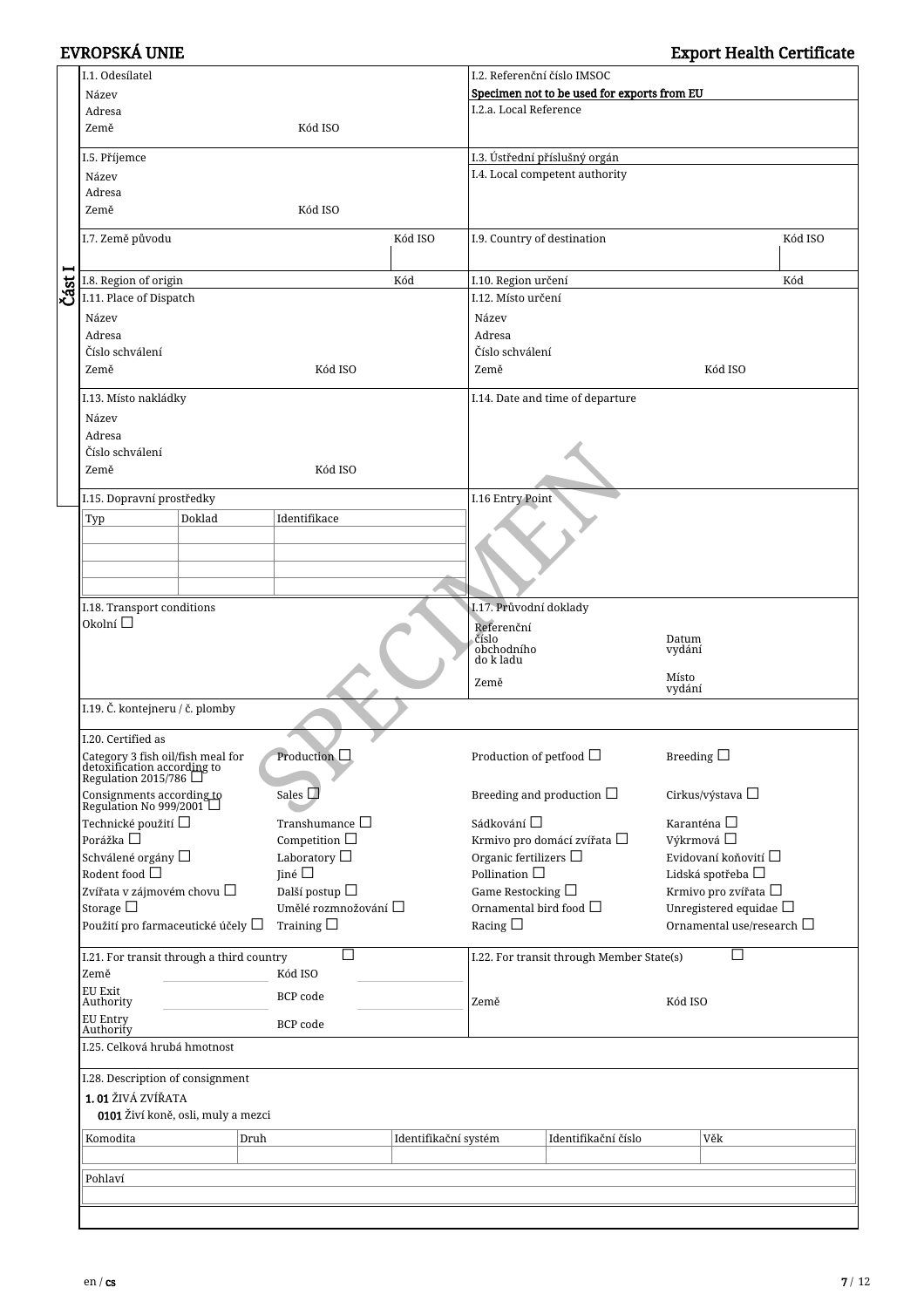|                                                                                                                                                                                                                                                                                                                                   |                                                                                                                                                                                                                                                              |  | II. Informace týkající se zdraví |                                                                                                                                                                                                                                                                                                     |                                                                                                                                                                            |  |  |  |
|-----------------------------------------------------------------------------------------------------------------------------------------------------------------------------------------------------------------------------------------------------------------------------------------------------------------------------------|--------------------------------------------------------------------------------------------------------------------------------------------------------------------------------------------------------------------------------------------------------------|--|----------------------------------|-----------------------------------------------------------------------------------------------------------------------------------------------------------------------------------------------------------------------------------------------------------------------------------------------------|----------------------------------------------------------------------------------------------------------------------------------------------------------------------------|--|--|--|
|                                                                                                                                                                                                                                                                                                                                   |                                                                                                                                                                                                                                                              |  |                                  | Já, níže podepsaný úřední veterinární lékař ____________(členský stát EU) potvrzuji následující:                                                                                                                                                                                                    |                                                                                                                                                                            |  |  |  |
|                                                                                                                                                                                                                                                                                                                                   | II.1.                                                                                                                                                                                                                                                        |  |                                  | Potvrzení o členském státě a odesílajícím hospodářství                                                                                                                                                                                                                                              |                                                                                                                                                                            |  |  |  |
|                                                                                                                                                                                                                                                                                                                                   | II.1.1.<br>Níže uvedené nákazy podléhají hlášení v EU: mor koní; encefalomyelitida koní jakéhokoli<br>typu včetně venezuelské encefalomyelitidy koní, vezikulární stomatitida, vozhřivka, hřebčí<br>nákaza, infekční anémie koní, vzteklina a sněť slezinná; |  |                                  |                                                                                                                                                                                                                                                                                                     |                                                                                                                                                                            |  |  |  |
| Part II: Certification                                                                                                                                                                                                                                                                                                            |                                                                                                                                                                                                                                                              |  | II.1.2.                          |                                                                                                                                                                                                                                                                                                     | Zvíře/zvířata bylo/byla před vývozem chováno/chována od narození, nebo po dobu<br>uvedenou v závorkách, v zemi/oblasti dle uvedených kritérií prosté níže uvedených nákaz: |  |  |  |
|                                                                                                                                                                                                                                                                                                                                   |                                                                                                                                                                                                                                                              |  | během této doby provedeno);      | mor koní (40 dní, dle kritérií v Kodexu zdraví suchozemských živočichů OIE, očkování proti moru koní nebylo                                                                                                                                                                                         |                                                                                                                                                                            |  |  |  |
| japonská encefalitida (21 dní bez klinických případů nahlášených během této doby);                                                                                                                                                                                                                                                |                                                                                                                                                                                                                                                              |  |                                  |                                                                                                                                                                                                                                                                                                     |                                                                                                                                                                            |  |  |  |
|                                                                                                                                                                                                                                                                                                                                   | myiáza (Cochliomyia hominivorax) a myiáza (Chrysomya bezziana) (21 dní bez nahlášených případů);                                                                                                                                                             |  |                                  |                                                                                                                                                                                                                                                                                                     |                                                                                                                                                                            |  |  |  |
|                                                                                                                                                                                                                                                                                                                                   |                                                                                                                                                                                                                                                              |  |                                  | venezuelská encefalomyelitida koní (6 měsíců podle kritérií v Kodexu zdraví suchozemských živočichů OIE);                                                                                                                                                                                           |                                                                                                                                                                            |  |  |  |
|                                                                                                                                                                                                                                                                                                                                   |                                                                                                                                                                                                                                                              |  |                                  | vezikulární stomatitida (21 dní bez klinických případů nahlášených během této doby);                                                                                                                                                                                                                |                                                                                                                                                                            |  |  |  |
|                                                                                                                                                                                                                                                                                                                                   |                                                                                                                                                                                                                                                              |  |                                  | surra (dva měsíce bez klinických případů nahlášených během této doby);                                                                                                                                                                                                                              |                                                                                                                                                                            |  |  |  |
|                                                                                                                                                                                                                                                                                                                                   |                                                                                                                                                                                                                                                              |  | II.1.3.                          | Zvíře/zvířata bylo/byla před vývozem chováno/chována od narození nebo po dobu<br>uvedenou v závorkách v prostorách, kde se dle úředních záznamů nevyskytl žádný případ<br>zvířete s potvrzeným pozitivním (nepříznivým) výsledkem testu na následující nákazy ani<br>klinický případ takové nákazy: |                                                                                                                                                                            |  |  |  |
|                                                                                                                                                                                                                                                                                                                                   |                                                                                                                                                                                                                                                              |  | sněť slezinná (20 dní);          |                                                                                                                                                                                                                                                                                                     |                                                                                                                                                                            |  |  |  |
|                                                                                                                                                                                                                                                                                                                                   |                                                                                                                                                                                                                                                              |  |                                  | bornaská nemoc (90 dní v prostorách bez klinických případů nahlášených během předcházejících 12 měsíců);                                                                                                                                                                                            |                                                                                                                                                                            |  |  |  |
|                                                                                                                                                                                                                                                                                                                                   |                                                                                                                                                                                                                                                              |  |                                  | nakažlivá metritida koní (CEM) (60 dní);                                                                                                                                                                                                                                                            |                                                                                                                                                                            |  |  |  |
|                                                                                                                                                                                                                                                                                                                                   |                                                                                                                                                                                                                                                              |  |                                  | encefalomyelitida koní (východní a západní) (90 dní);                                                                                                                                                                                                                                               |                                                                                                                                                                            |  |  |  |
|                                                                                                                                                                                                                                                                                                                                   |                                                                                                                                                                                                                                                              |  |                                  | infekční anémie koní (90 dní);                                                                                                                                                                                                                                                                      |                                                                                                                                                                            |  |  |  |
|                                                                                                                                                                                                                                                                                                                                   |                                                                                                                                                                                                                                                              |  | influenza koní (21 dní);         |                                                                                                                                                                                                                                                                                                     |                                                                                                                                                                            |  |  |  |
|                                                                                                                                                                                                                                                                                                                                   |                                                                                                                                                                                                                                                              |  |                                  | nákaza herpesvirem koní typu 1 (EHV-1) (abortigenní a paralytická forma) (21 dní);                                                                                                                                                                                                                  |                                                                                                                                                                            |  |  |  |
|                                                                                                                                                                                                                                                                                                                                   |                                                                                                                                                                                                                                                              |  |                                  | infekční arteritida koní (28 dní);                                                                                                                                                                                                                                                                  |                                                                                                                                                                            |  |  |  |
|                                                                                                                                                                                                                                                                                                                                   |                                                                                                                                                                                                                                                              |  |                                  | paratyfové zmetání koní (Salmonella abortus equi) (90 dní);                                                                                                                                                                                                                                         |                                                                                                                                                                            |  |  |  |
|                                                                                                                                                                                                                                                                                                                                   |                                                                                                                                                                                                                                                              |  |                                  | virus hendra (90 dní bez klinických případů nahlášených během této doby);                                                                                                                                                                                                                           |                                                                                                                                                                            |  |  |  |
|                                                                                                                                                                                                                                                                                                                                   |                                                                                                                                                                                                                                                              |  |                                  | virus nipah (90 dní bez klinických případů nahlášených během této doby);                                                                                                                                                                                                                            |                                                                                                                                                                            |  |  |  |
|                                                                                                                                                                                                                                                                                                                                   | II.2.                                                                                                                                                                                                                                                        |  |                                  | Potvrzení o době pobytu a předvývozní izolaci                                                                                                                                                                                                                                                       |                                                                                                                                                                            |  |  |  |
| Po dobu alespoň 21 dní před vývozem bylo/byla zvíře/zvířata chováno/chována v prostorách<br>II.2.1.<br>předvývozní izolace schválených a dozorovaných příslušným úřadem země vývozu v<br>souladu s dokumentem Ministerstva prvovýroby Nového Zélandu MPI Standard for the<br>approval of pre-export isolation premises for horses |                                                                                                                                                                                                                                                              |  |                                  |                                                                                                                                                                                                                                                                                                     |                                                                                                                                                                            |  |  |  |
|                                                                                                                                                                                                                                                                                                                                   |                                                                                                                                                                                                                                                              |  |                                  | Datum vstupu do izolace: ____________                                                                                                                                                                                                                                                               |                                                                                                                                                                            |  |  |  |
|                                                                                                                                                                                                                                                                                                                                   |                                                                                                                                                                                                                                                              |  |                                  | Datum vývozu: ____________                                                                                                                                                                                                                                                                          |                                                                                                                                                                            |  |  |  |
|                                                                                                                                                                                                                                                                                                                                   |                                                                                                                                                                                                                                                              |  |                                  |                                                                                                                                                                                                                                                                                                     |                                                                                                                                                                            |  |  |  |
|                                                                                                                                                                                                                                                                                                                                   |                                                                                                                                                                                                                                                              |  | II.2.2.                          | Během pobytu v předvývozní izolaci nebylo/nebyla zvíře/zvířata oplodněno/oplodněna<br>přirozeně ani uměle;                                                                                                                                                                                          |                                                                                                                                                                            |  |  |  |
| Na základě závěrečné prohlídky provedené během 48 hodin před vývozem zvíře/zvířata<br>II.2.3.<br>nevykazovalo/nevykazovala klinické známky nákazy včetně ektoparazitů.                                                                                                                                                            |                                                                                                                                                                                                                                                              |  |                                  |                                                                                                                                                                                                                                                                                                     |                                                                                                                                                                            |  |  |  |
|                                                                                                                                                                                                                                                                                                                                   | II.3.                                                                                                                                                                                                                                                        |  |                                  | Potvrzení o očkování a veterinárních testech                                                                                                                                                                                                                                                        |                                                                                                                                                                            |  |  |  |
|                                                                                                                                                                                                                                                                                                                                   | $(1)$ buď                                                                                                                                                                                                                                                    |  | $\circ$ [II.3.1.                 | Zvíře/zvířata bylo/byla před vývozem chováno/chována po dobu nejméně 6 měsíců, nebo od<br>narození, pokud je/jsou mladší šesti měsíců, v zemi/oblasti prosté vozhřivky;]                                                                                                                            |                                                                                                                                                                            |  |  |  |
|                                                                                                                                                                                                                                                                                                                                   |                                                                                                                                                                                                                                                              |  |                                  |                                                                                                                                                                                                                                                                                                     |                                                                                                                                                                            |  |  |  |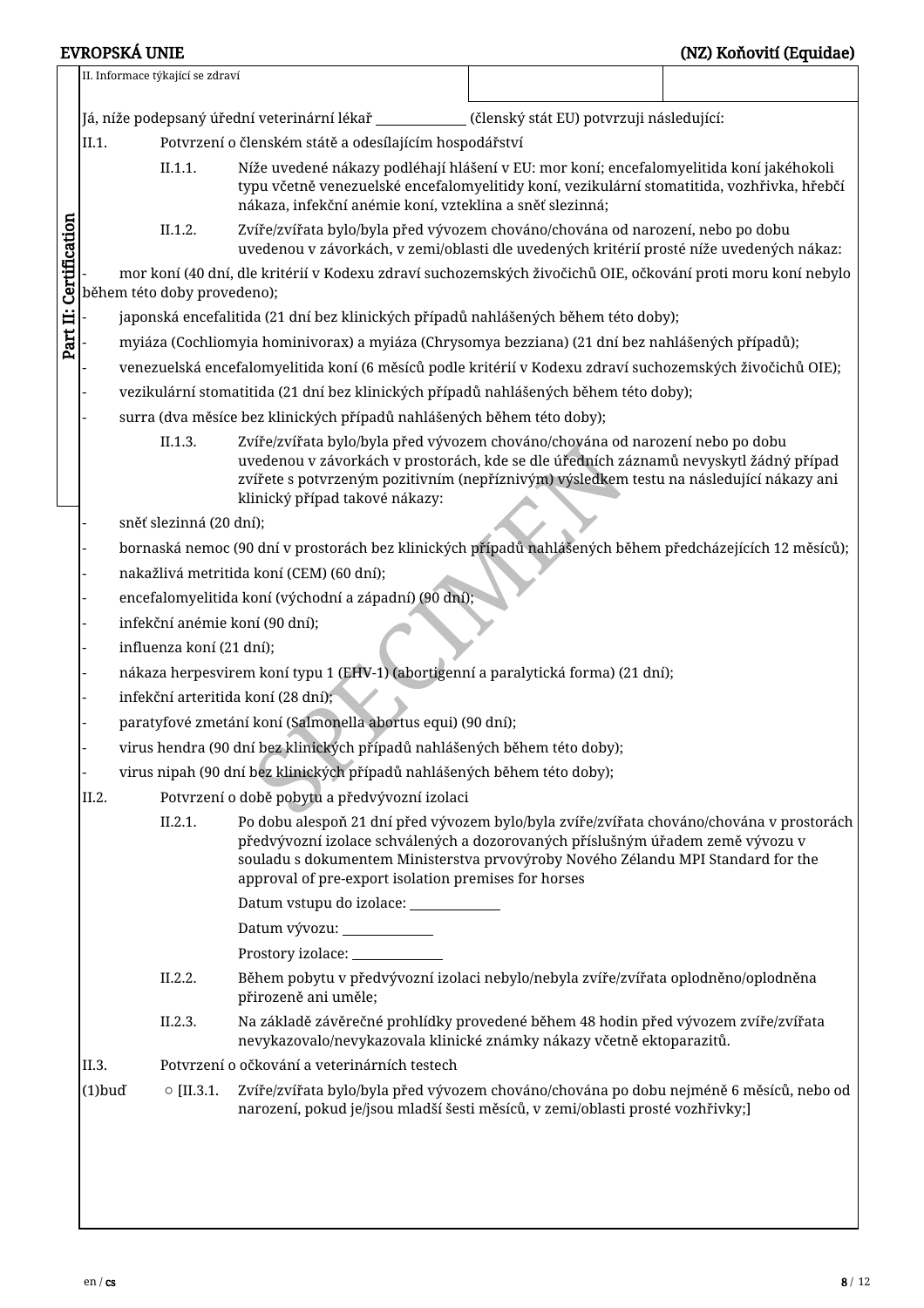### EVROPSKÁ UNIE (NZ) Koňovití (Equidae)

|                                                                                                                                         |                               | II. Informace týkající se zdraví |                                                                                                                                                                              |                                                                                                                                                                                                                                                                                                                                                                      |                                                                                                                                                                                                                                                                                                                                                                     |                                                                                                                                                                                                                                                                                                                                                                                                                                                                            |  |  |  |  |
|-----------------------------------------------------------------------------------------------------------------------------------------|-------------------------------|----------------------------------|------------------------------------------------------------------------------------------------------------------------------------------------------------------------------|----------------------------------------------------------------------------------------------------------------------------------------------------------------------------------------------------------------------------------------------------------------------------------------------------------------------------------------------------------------------|---------------------------------------------------------------------------------------------------------------------------------------------------------------------------------------------------------------------------------------------------------------------------------------------------------------------------------------------------------------------|----------------------------------------------------------------------------------------------------------------------------------------------------------------------------------------------------------------------------------------------------------------------------------------------------------------------------------------------------------------------------------------------------------------------------------------------------------------------------|--|--|--|--|
|                                                                                                                                         | $(1)$ nebo                    | $\circ$ [II.3.1.                 | vývozem;]                                                                                                                                                                    |                                                                                                                                                                                                                                                                                                                                                                      | narození, pokud je/jsou mladší šesti měsíců, v prostorách, kde se nevyskytl klinický případ<br>vozhřivky nebo případ zvířete s potvrzeným pozitivním (nepříznivým) výsledkem testu, a<br>bylo/byla předmětem testu reakce vazby komplementu (RVK) na vozhřivku s negativním<br>výsledkem při rozředění séra 1:5. Vzorky k testování byly odebrány během 30 dnů před | Zvíře/zvířata bylo/byla před vývozem chováno/chována po dobu nejméně 6 měsíců, nebo od                                                                                                                                                                                                                                                                                                                                                                                     |  |  |  |  |
|                                                                                                                                         | $(1)$ buď                     | $\circ$ [II.3.2.                 | Zvíře/zvířata bylo/byla před vývozem chováno/chována po dobu nejméně 6 měsíců, nebo od<br>narození, pokud je/jsou mladší šesti měsíců, v zemi/oblasti prosté hřebčí nákazy;] |                                                                                                                                                                                                                                                                                                                                                                      |                                                                                                                                                                                                                                                                                                                                                                     |                                                                                                                                                                                                                                                                                                                                                                                                                                                                            |  |  |  |  |
| Part II: Certification                                                                                                                  | (1)nebo                       | $\circ$ [II.3.2.                 | dnů před vývozem;]                                                                                                                                                           |                                                                                                                                                                                                                                                                                                                                                                      | narození, pokud je/jsou mladší šesti měsíců, v prostorách, kde se nevyskytl klinický případ<br>a bylo/byla předmětem testu reakce vazby komplementu (RVK) na hřebčí nákazu s<br>negativním výsledkem při rozředění séra 1:5. Vzorky k testování byly odebrány během 15                                                                                              | Zvíře/zvířata bylo/byla před vývozem chováno/chována po dobu nejméně 6 měsíců, nebo od<br>hřebčí nákazy nebo případ zvířete s potvrzeným pozitivním (nepříznivým) výsledkem testu,                                                                                                                                                                                                                                                                                         |  |  |  |  |
|                                                                                                                                         | $(1)$ buď                     | $\circ$ [II.3.3.                 |                                                                                                                                                                              |                                                                                                                                                                                                                                                                                                                                                                      | narození, pokud je/jsou mladší šesti měsíců, v zemi/oblasti prosté vztekliny;]                                                                                                                                                                                                                                                                                      | Zvíře/zvířata bylo/byla před vývozem chováno/chována po dobu nejméně 6 měsíců, nebo od                                                                                                                                                                                                                                                                                                                                                                                     |  |  |  |  |
|                                                                                                                                         | $(1)$ nebo                    | $\circ$ [II.3.3.                 |                                                                                                                                                                              | nevyskytl klinický případ vztekliny;]                                                                                                                                                                                                                                                                                                                                | narození, pokud je/jsou mladší šesti měsíců, v prostorách, kde se během uplynulého roku                                                                                                                                                                                                                                                                             | Zvíře/zvířata bylo/byla před vývozem chováno/chována po dobu nejméně 6 měsíců, nebo od                                                                                                                                                                                                                                                                                                                                                                                     |  |  |  |  |
|                                                                                                                                         | $(1)$ $\square$<br>$[II.3.4.$ |                                  |                                                                                                                                                                              | dní s dokumentací dokládající rovnocenné testování jeho matky a                                                                                                                                                                                                                                                                                                      |                                                                                                                                                                                                                                                                                                                                                                     | Zvíře/zvířata není/nejsou ani valach/valaši, ani prepubertální hříbě/hříbata (obojího pohlaví) mladší 731                                                                                                                                                                                                                                                                                                                                                                  |  |  |  |  |
|                                                                                                                                         |                               | $(1)$ buď                        | [II.3.4.1]                                                                                                                                                                   | vyskytovala;]                                                                                                                                                                                                                                                                                                                                                        | které je prokazatelně nakaženo nakažlivou metritidou koní, a nikdy se<br>nenacházelo/nenacházela v prostorách, kde se tato nákaza prokazatelně                                                                                                                                                                                                                      | nebylo/nebyla dosud přirozeně či uměle oplodněno/oplodněna semenem zvířete,                                                                                                                                                                                                                                                                                                                                                                                                |  |  |  |  |
| podstoupilo/podstoupila účinnou léčbu a testování schválené Ministerstvem<br>$(1)a$ /nebo<br>[II.3.4.1]<br>prvovýroby Nového Zélandu;]] |                               |                                  |                                                                                                                                                                              |                                                                                                                                                                                                                                                                                                                                                                      |                                                                                                                                                                                                                                                                                                                                                                     |                                                                                                                                                                                                                                                                                                                                                                                                                                                                            |  |  |  |  |
|                                                                                                                                         |                               | $(1)$ $\square$<br>$[II.3.5.$    | případě                                                                                                                                                                      |                                                                                                                                                                                                                                                                                                                                                                      | Zvíře/zvířata bylo/byla předmětem o [kultivace(1)]/ o [testu PCR(1)] na nakažlivou<br>metritidu koní během 30 dní před vývozem, a to s negativním výsledkem, a testy byly v                                                                                                                                                                                         |                                                                                                                                                                                                                                                                                                                                                                                                                                                                            |  |  |  |  |
|                                                                                                                                         |                               | $(1)$ buď                        | [II.3.5.1]                                                                                                                                                                   |                                                                                                                                                                                                                                                                                                                                                                      | hřebců a hřebečků provedeny na třech vzorcích (stěrech) odebraných dvakrát<br>po sobě v intervalu 4–7 dní z předkožky, močové trubice a fossa glandis;]                                                                                                                                                                                                             |                                                                                                                                                                                                                                                                                                                                                                                                                                                                            |  |  |  |  |
|                                                                                                                                         |                               | $(1)$ a/nebo                     | $\Box$<br>[II.3.5.1.]                                                                                                                                                        | clitoralis a sinus clitoralis;                                                                                                                                                                                                                                                                                                                                       | kobyl a pubertálních klisen provedeny na nejméně dvou vzorcích (stěrech)<br>odebraných dvakrát po sobě v intervalu 4–7 dní ze sliznic povrchu fossa                                                                                                                                                                                                                 |                                                                                                                                                                                                                                                                                                                                                                                                                                                                            |  |  |  |  |
|                                                                                                                                         |                               | a                                |                                                                                                                                                                              | antimikrobiální léčbě zvířete/zvířat;                                                                                                                                                                                                                                                                                                                                | vzorky byly odebrány nejdříve 7 dní (systémová léčba) nebo 21 dní (lokální léčba) po                                                                                                                                                                                                                                                                                |                                                                                                                                                                                                                                                                                                                                                                                                                                                                            |  |  |  |  |
|                                                                                                                                         |                               | a                                | nákazu;]]                                                                                                                                                                    |                                                                                                                                                                                                                                                                                                                                                                      | od data prvního odběru vzorků na nakažlivou metritidu koní zvíře/zvířata nebylo/nebyla<br>přirozeně nebo uměle oplodněno/oplodněna semenem z hřebce netestovaného na tuto                                                                                                                                                                                           |                                                                                                                                                                                                                                                                                                                                                                                                                                                                            |  |  |  |  |
|                                                                                                                                         |                               | II.3.6.                          |                                                                                                                                                                              |                                                                                                                                                                                                                                                                                                                                                                      | komplementu (RVK)(1)]/ $\circ$ [nepřímého imunofluorescenčního (NIF) testu(1)]/ $\circ$<br>v Příručce OIE pro diagnostické testy a očkovací látky pro suchozemská zvířata, a to s                                                                                                                                                                                   | Pokud jde o piroplasmózu koní, zvíře/zvířata bylo/byla prosto/prosta klíšťat po dobu 30 dní<br>před vývozem, jak bylo shledáno během prohlídky a preventivního ošetření proti klíšťatům<br>provedeného podle potřeby během této doby, a bylo/byla předmětem ○ [testu reakce vazby<br>[kompetitivní enzymatické imunoanalýzy (C-ELISA)(1)] na piroplasmózu koní podle pokynů<br>negativním výsledkem jak na Theileria equi, tak na Babesia caballi. Vzorky k testování byly |  |  |  |  |
|                                                                                                                                         |                               | II.3.7.                          |                                                                                                                                                                              | odebrány v předvývozní izolaci;<br>Zvíře/zvířata bylo/byla předmětem o [imunodifuzního testu v agarovém gelu (AGIDT)(1)]/ o<br>[testu ELISA(1) ] na infekční anémii koní podle pokynů v Příručce OIE pro diagnostické testy<br>a očkovací látky pro suchozemská zvířata, a to s negativním výsledkem. Vzorky k testování<br>byly odebrány během předvývozní izolace; |                                                                                                                                                                                                                                                                                                                                                                     |                                                                                                                                                                                                                                                                                                                                                                                                                                                                            |  |  |  |  |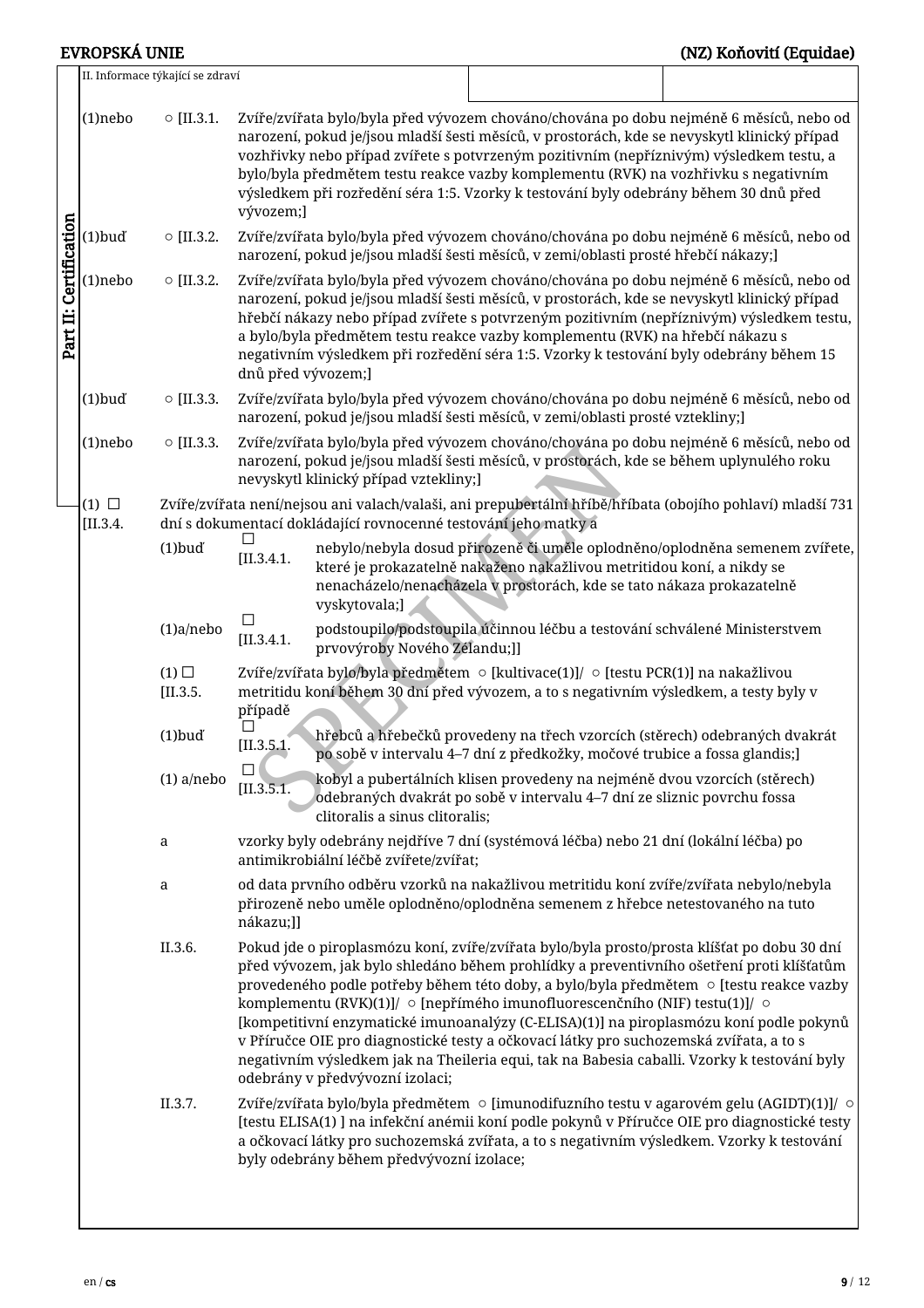| II. Informace týkající se zdraví |                        |                                            |                                                                                                                                                                                                                                                                                                                                                                                                                                                                                                                                                                                                                                                                                                                                   |  |
|----------------------------------|------------------------|--------------------------------------------|-----------------------------------------------------------------------------------------------------------------------------------------------------------------------------------------------------------------------------------------------------------------------------------------------------------------------------------------------------------------------------------------------------------------------------------------------------------------------------------------------------------------------------------------------------------------------------------------------------------------------------------------------------------------------------------------------------------------------------------|--|
| II.3.8.                          |                        |                                            | Pokud jde o influenzu koní, zvíře/zvířata bylo/byla předmětem $\circ$ [testu izolace viru(1)]/ $\circ$<br>[testu PCR(1)]. Vzorky byly odebrány dvakrát, poprvé 5–7 dní po vstupu do předvývozní<br>izolace a podruhé nejdříve o 5 dní později, a zvíře/zvířata bylo/byla očkováno/očkována<br>proti influenze koní (kromě hříbat mladších 6 měsíců s dokumentací dokládající<br>rovnocenné testování jejich matky) očkovací látkou podanou dle pokynů výrobce, obsahující<br>rovnocenné kmeny viru influenzy koní a doporučenou odborným panelem OIE pro vakcíny<br>proti influenze koní nebo jinak schválenou příslušným orgánem kterékoli země způsobilé<br>vyvážet koňovité na Nový Zéland. Očkování proti influenze koní bylo |  |
| $(1)$ buď                        |                        | dní před vývozem                           | $\circ$ [II.3.8.1. poslední dávkou základního očkování podanou nejpozději 35 dní a nejdříve 90                                                                                                                                                                                                                                                                                                                                                                                                                                                                                                                                                                                                                                    |  |
|                                  |                        | Očkovací látka: ____________               |                                                                                                                                                                                                                                                                                                                                                                                                                                                                                                                                                                                                                                                                                                                                   |  |
|                                  |                        | Datum očkování: ___________;]              |                                                                                                                                                                                                                                                                                                                                                                                                                                                                                                                                                                                                                                                                                                                                   |  |
| $(1)$ nebo                       |                        |                                            | $\circ$ [II.3.8.1. přeočkovací dávkou podanou nejpozději 35 dní a nejdříve 90 dní před vývozem                                                                                                                                                                                                                                                                                                                                                                                                                                                                                                                                                                                                                                    |  |
|                                  |                        | Očkovací látka: ____________               |                                                                                                                                                                                                                                                                                                                                                                                                                                                                                                                                                                                                                                                                                                                                   |  |
|                                  |                        | Datum očkování: ____________;]             |                                                                                                                                                                                                                                                                                                                                                                                                                                                                                                                                                                                                                                                                                                                                   |  |
| $(1)$ $\square$<br>[II.3.9]      |                        |                                            | Zvíře/zvířata je/jsou nekastrovaný/nekastrovaní samec/samci a                                                                                                                                                                                                                                                                                                                                                                                                                                                                                                                                                                                                                                                                     |  |
| $(1)$ buď                        |                        | (EVA);                                     | o [II.3.9.1. bylo/byla chováno/chována odděleně od jiných koňovitých alespoň 28 dní před<br>vývozem, bylo/byla izolováno/izolována v předvývozní izolaci 21 dní před<br>vývozem a výsledek virusneutralizačního testu vzorku krve mu/jim odebraného<br>během předvývozní izolace byl negativní na protilátky infekční arteritidy koní                                                                                                                                                                                                                                                                                                                                                                                             |  |
| $(1)$ nebo                       |                        |                                            | o [II.3.9.1. ve věku 6–9 měsíců mu/jim byly v rozmezí 14 dní odebrány dva vzorky krve,<br>které prokázaly stabilní nebo klesající titry protilátek EVA. Po odběru posledního<br>vzorku krve bylo/byla zvíře/zvířata očkováno/očkována proti EVA a dále<br>bylo/byla pravidelně přeočkováváno/přeočkovávána dle pokynů výrobce tak,<br>aby současný status očkování proti EVA zůstal zachován;]                                                                                                                                                                                                                                                                                                                                    |  |
| $(1)$ nebo                       |                        |                                            | $\circ$ [II.3.9.1. bylo/byla očkováno/očkována proti EVA podle následujícího protokolu:<br>zvíře/zvířata bylo/byla drženo/držena v izolaci po dobu 7 dní a poté byl výsledek<br>virusneutralizačního testu na protilátky EVA negativní; po odběru vzorku krve<br>bylo/byla očkováno/očkována proti EVA; po očkování bylo/byla<br>izolováno/izolována od jiných koňovitých po dobu dalších 21 dní; dále bylo/byla<br>pravidelně přeočkováváno/přeočkovávána dle pokynů výrobce tak, aby<br>současný status očkování proti EVA zůstal zachován;]]                                                                                                                                                                                   |  |
| $(1)$ $\square$<br>[II.3.10.     | v bodě II.3.9 a        |                                            | Zvíře/zvířata je/jsou EVA séropozitivní nekastrovaný/nekastrovaní samec/samci jiný/jiní než                                                                                                                                                                                                                                                                                                                                                                                                                                                                                                                                                                                                                                       |  |
| $(1)$ buď                        | $\circ$<br>[II.3.10.1] | zkušebního páření, druhý pak 28 dní poté;] | v průběhu 6 měsíců před vývozem bylo/byla zkušebně připuštěno/připuštěna ke<br>dvěma klisnám. Tyto klisny byly předmětem dvou virusneutralizačních testů na<br>EVA s negativním výsledkem. První vzorek byl klisnám odebrán v době                                                                                                                                                                                                                                                                                                                                                                                                                                                                                                |  |
| $(1)$ nebo                       | $\circ$<br>[II.3.10.1] | v jednom dni) s negativním výsledkem;]     | v průběhu 6 měsíců před vývozem bylo/byla předmětem testu izolace viru (1)/<br>testu PCR(1) na spermatické frakci dvou separátních vzorků semene (lze odebrat                                                                                                                                                                                                                                                                                                                                                                                                                                                                                                                                                                     |  |
| $(1)$ nebo                       | $\circ$<br>[II.3.10.1] |                                            | v průběhu 6 měsíců po odběru séropozitivního vzorku krve byl(i) hřebec/hřebci:<br>předmětem testu izolace viru na spermatické frakci dvou separátních vzorků<br>semene (lze odebrat v jednom dni) s negativním výsledkem; a očkován(i) proti<br>EVA po odběru vzorků semene; a pravidelně přeočkováván(i) dle pokynů<br>výrobce tak, aby současný status očkování proti EVA zůstal zachován;]]                                                                                                                                                                                                                                                                                                                                    |  |
| $(1)$ $\square$<br>[II.3.11]     |                        |                                            | Zvíře/zvířata je/jsou jiné kategorie než nekastrovaný/nekastrovaní samec/samci a                                                                                                                                                                                                                                                                                                                                                                                                                                                                                                                                                                                                                                                  |  |
| $(1)$ buď                        | $\circ$<br>[II.3.11.1] | izolaci;]                                  | bylo/byla předmětem negativního virusneutralizačního testu na protilátky EVA<br>provedeného podle pokynů v Příručce OIE pro diagnostické testy a očkovací<br>látky pro suchozemská zvířata. Vzorky k testování byly odebrány v předvývozní                                                                                                                                                                                                                                                                                                                                                                                                                                                                                        |  |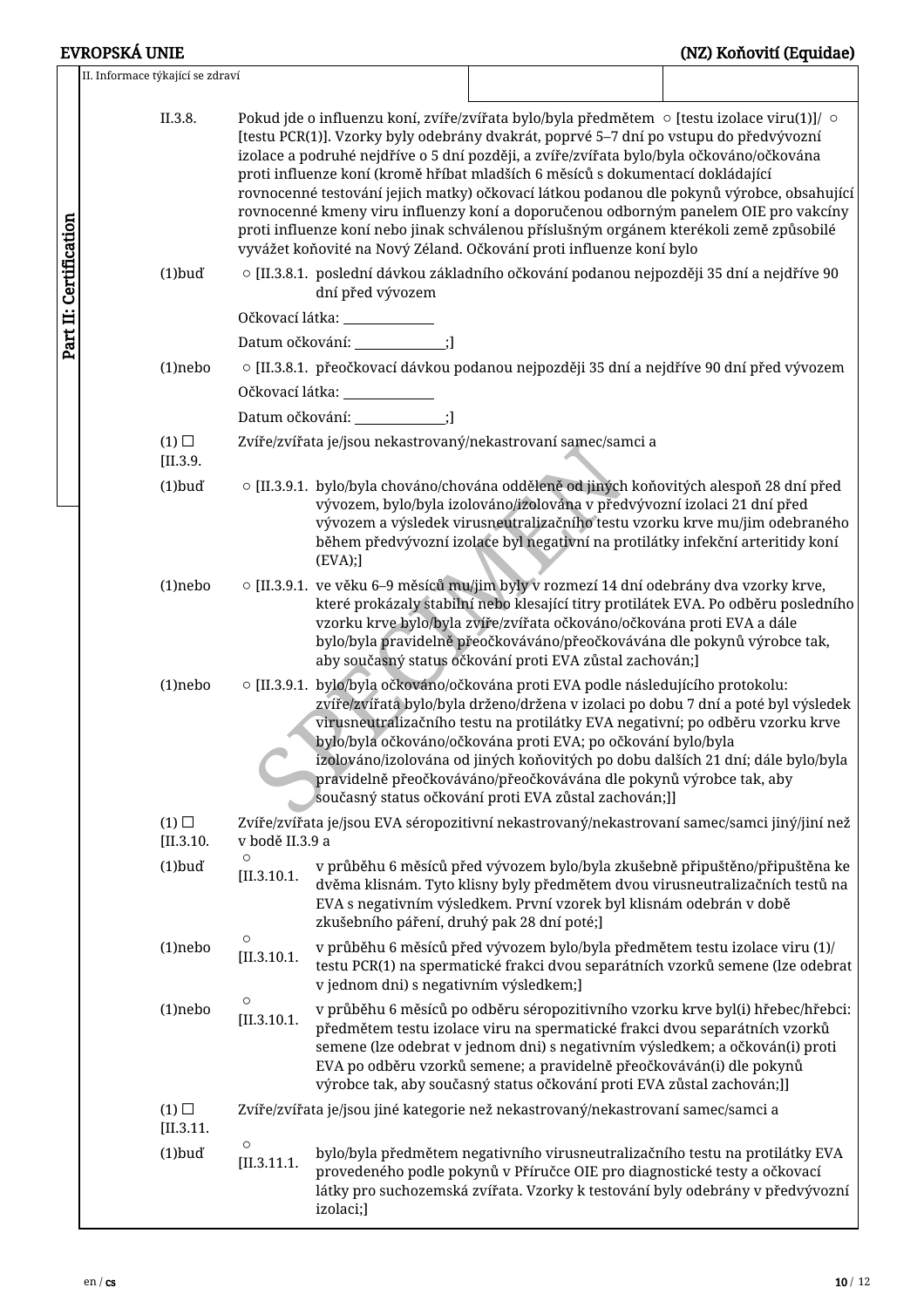Part II: Certification Part II: Certification

## EVROPSKÁ UNIE (NZ) Koňovití (Equidae)

| II. Informace týkající se zdraví |                        |                                         |                                                                                                                                                                                                                                                                                                                                                                                                                                                                                                                                                                                              |  |
|----------------------------------|------------------------|-----------------------------------------|----------------------------------------------------------------------------------------------------------------------------------------------------------------------------------------------------------------------------------------------------------------------------------------------------------------------------------------------------------------------------------------------------------------------------------------------------------------------------------------------------------------------------------------------------------------------------------------------|--|
| $(1)$ nebo                       | $\circ$<br>[II.3.11.1] |                                         | během předvývozní izolace mu/jim byly v rozmezí alespoň 14 dní odebrány dva<br>vzorky krve, které prokázaly stabilní nebo klesající titry protilátek;]                                                                                                                                                                                                                                                                                                                                                                                                                                       |  |
| $(1)$ nebo                       | O<br>[II.3.11.1]       |                                         | bylo/byla očkováno/očkována proti EVA podle následujícího protokolu:<br>zvíře/zvířata bylo/byla drženo/držena v izolaci po dobu alespoň 7 dní a poté byl<br>výsledek virusneutralizačního testu na protilátky EVA negativní; po odběru<br>vzorku krve bylo/byla očkováno/očkována proti EVA; po očkování bylo/byla<br>izolováno/izolována od jiných koňovitých po dobu dalších 21 dní; dále bylo/byla<br>pravidelně přeočkováváno/přeočkovávána dle pokynů výrobce tak, aby<br>současný status očkování proti EVA zůstal zachován;]                                                          |  |
| $(1)$ nebo                       | O<br>[II.3.11.1]       | známky EVA;]]                           | bylo/byla před odesláním izolováno/izolována po dobu 28 dní (předvývozní<br>izolace byla prodloužena na 28 dní) a během této doby nevykázalo/nevykázala                                                                                                                                                                                                                                                                                                                                                                                                                                      |  |
| II.3.12.                         |                        | venezuelské encefalomyelitidě koní;     | Zvíře/zvířata nebylo/nebyla během 60 dní před vývozem očkováno/očkována proti                                                                                                                                                                                                                                                                                                                                                                                                                                                                                                                |  |
| II.3.13.                         |                        |                                         | Očkování vyžadovaná pro vývoz byla provedena nejpozději 35 dní před vývozem a byla<br>podána podle pokynů v Kodexu zdraví suchozemských živočichů OIE. Očkovací látky proti<br>rizikovým organismům splňovaly všechna další doporučení uvedená v Příručce OIE pro<br>diagnostické testy a očkovací látky pro suchozemská zvířata nebo v dokumentu Ministerstva<br>prvovýroby: MPI Approved Diagnostic Tests, Vaccines, Treatments and Post-arrival Testing<br>Laboratories for Animal Import Health Standards (MPI-STD-TVTL);                                                                |  |
| II.3.14.                         |                        | Standards (MPI-STD-TVTL);               | Provedenými diagnostickými testy byly testy předepsané pro mezinárodní obchod, které<br>splňují standardy uvedené v dokumentu Ministerstva prvovýroby: MPI Approved Diagnostic<br>Tests, Vaccines, Treatments and Post-arrival Testing Laboratories for Animal Import Health                                                                                                                                                                                                                                                                                                                 |  |
| II.3.15.                         |                        | státu EU k provádění vývozních testů;   | Diagnostické testy byly provedeny laboratoří schválenou příslušným orgánem členského                                                                                                                                                                                                                                                                                                                                                                                                                                                                                                         |  |
| II.3.16.                         |                        |                                         | Laboratorní vzorky byly odebírány, zpracovávány a skladovány v souladu s doporučeními<br>uvedenými v dokumentech OIE Kodex zdraví suchozemských živočichů a Příručka pro<br>diagnostické testy a očkovací látky pro suchozemská zvířata;                                                                                                                                                                                                                                                                                                                                                     |  |
| II.3.17.                         |                        | Pokud jde o ektoparazity, zvíře/zvířata |                                                                                                                                                                                                                                                                                                                                                                                                                                                                                                                                                                                              |  |
| $(1)$ buď                        | [II.3.17.1]            |                                         | bylo/byla ošetřeno/ošetřena dvakrát: poprvé ihned po vstupu do předvývozní<br>izolace; a podruhé v průběhu 48 hodin před plánovaným datem vývozu.<br>Byla/byly použita/použity vysoce účinná látka/látky proti ektoparazitům, včetně<br>proti larvám střečkovitých, která/které byla/byly aplikována/aplikovány podle<br>pokynů výrobce, a při vyšetření zvířat provedeném v průběhu 48 hodin před<br>vývozem registrovaným veterinářem nebyly zjištěny známky klíšťat                                                                                                                       |  |
|                                  |                        | Ektoparaziticid: _____________          |                                                                                                                                                                                                                                                                                                                                                                                                                                                                                                                                                                                              |  |
|                                  |                        |                                         |                                                                                                                                                                                                                                                                                                                                                                                                                                                                                                                                                                                              |  |
|                                  |                        | Datum ošetření: ____________;]          |                                                                                                                                                                                                                                                                                                                                                                                                                                                                                                                                                                                              |  |
| $(1)$ nebo                       | $\circ$<br>[II.3.17.1] |                                         | bylo/byla ošetřeno/ošetřena dvakrát: poprvé ihned po vstupu do předvývozní<br>izolace; a podruhé v průběhu 48 hodin před plánovaným datem vývozu.<br>Byla/byly použita/použity vysoce účinná látka/látky proti ektoparazitům, včetně<br>proti larvám střečkovitých, která/které byla/byly aplikována/aplikovány podle<br>pokynů výrobce, a při vyšetření zvířat provedeném v průběhu 48 hodin před<br>vývozem registrovaným veterinářem nebyly zjištěny známky klíšťat<br>Zvíře/zvířata bylo/byla znovu ošetřeno/ošetřena, poté opět<br>prohlédnuto/prohlédnuta, a klíšťata zjištěna nebyla. |  |
|                                  |                        | Ektoparaziticid: ____________           |                                                                                                                                                                                                                                                                                                                                                                                                                                                                                                                                                                                              |  |
|                                  |                        | Výše dávky: ____________                |                                                                                                                                                                                                                                                                                                                                                                                                                                                                                                                                                                                              |  |
|                                  |                        | Datum ošetření: ____________;]          |                                                                                                                                                                                                                                                                                                                                                                                                                                                                                                                                                                                              |  |
| II.3.19.                         |                        | podle pokynů výrobce                    | Pokud jde o endoparazity, bylo/byla zvíře/zvířata ošetřeno/ošetřena dvakrát: poprvé ihned<br>po vstupu do předvývozní izolace; a podruhé v průběhu 48 hodin před plánovaným datem<br>vývozu. Byl použit vysoce účinný endoparaziticid se širokým záběrem, který byl aplikován                                                                                                                                                                                                                                                                                                                |  |